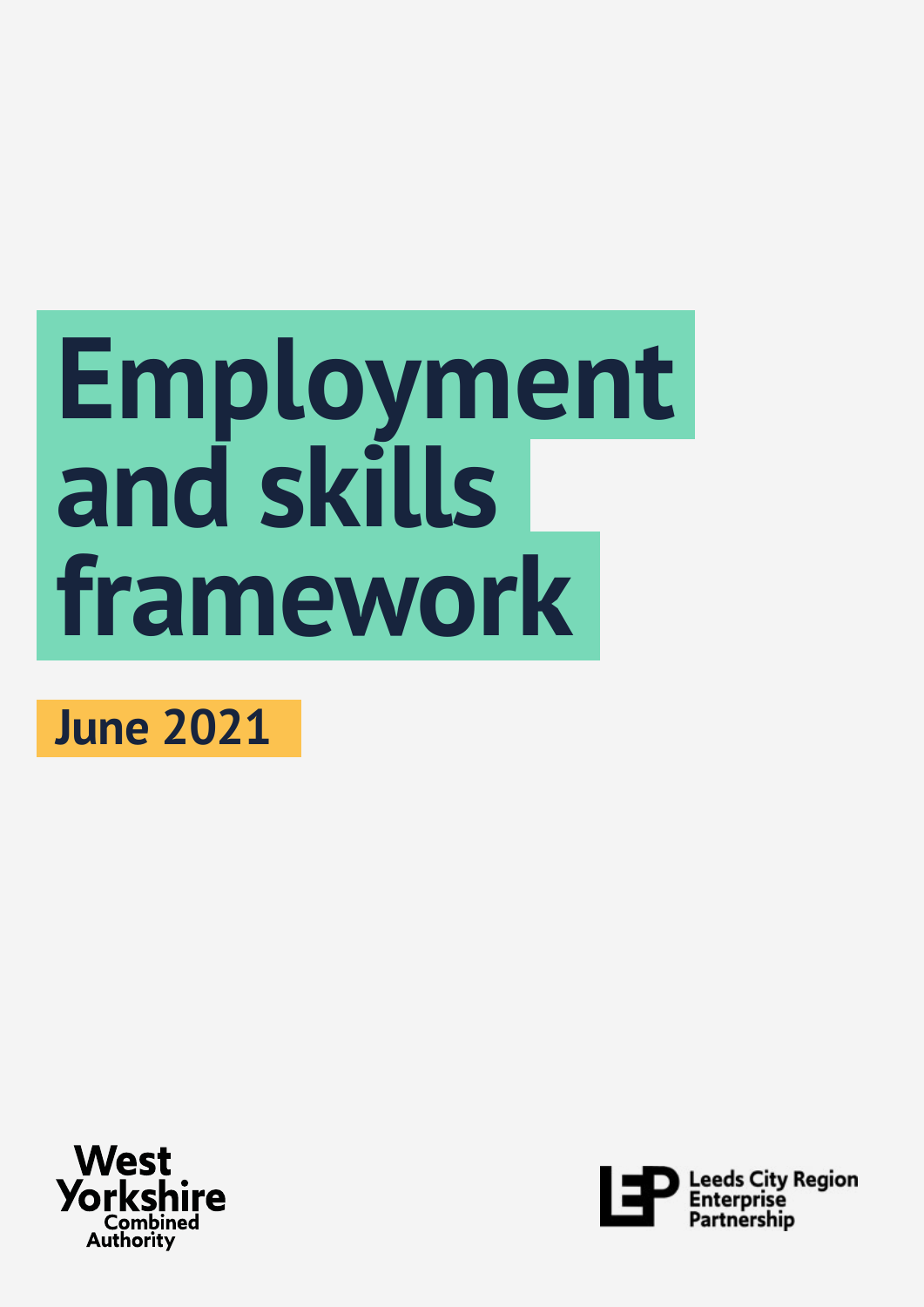# **Contents**

## **Introductions 3**

## **[Vision 6](#page-5-0)**

## [Priorities 10](#page-9-0)

[Quality technical education](#page-9-0) [Great education connected to business](#page-12-0) [Accessing and progressing in good work](#page-15-0) [Creating a culture of investment in workforce skills](#page-18-0) [Driving innovation and productivity through high level skills](#page-21-0)

## **Cross-cutting themes** 25

[Inclusive growth](#page-25-0) [Digital skills](#page-26-0) [Net zero carbon](#page-27-0)

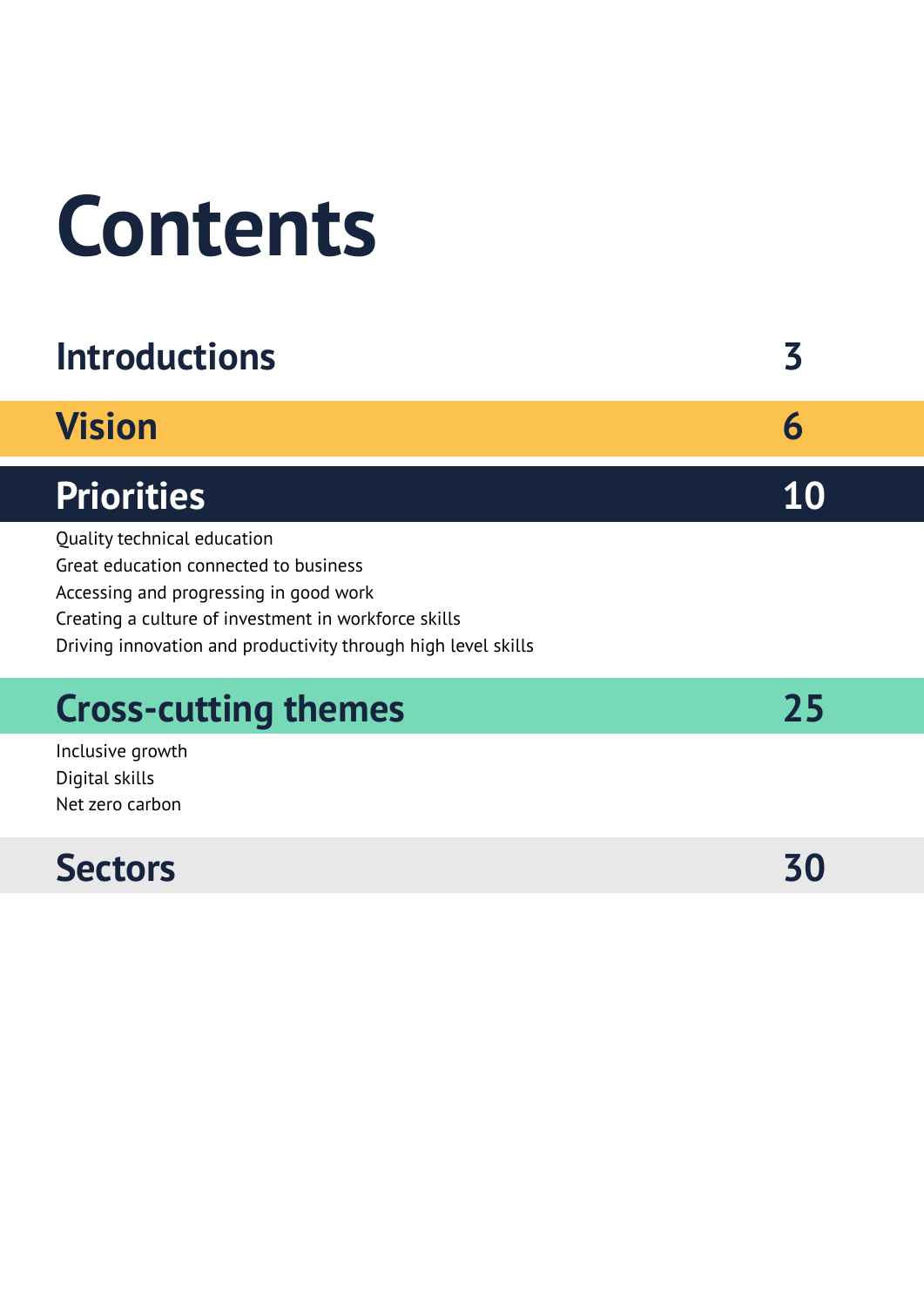

### **Tracy Brabin Mayor of West Yorkshire**

Making sure everyone in West Yorkshire has the skills they need to secure good work and enjoy the benefits our region has to offer is at the heart of what the West Yorkshire Combined Authority stands for.

As we look to the long recovery from the pandemic and the effects of historic under-investment in our towns, cities and communities, it's clear that we need to become a higher skilled, more productive workforce with good jobs accessible to all.

Even before the pandemic, over 270,000 people across the region were not in 'good work' in terms of high quality, secure, well-paid employment. What's more, around 380,000 people have low or no qualifications.

Low skills all too often go hand in hand with disadvantage - the health, social and environmental challenges that we need to overcome to give everyone the best quality of life. Without efforts to provide relevant training and skills, we risk setting back countless people's careers, stalling progress and diminishing opportunities.

We need a recovery based on skills that is able to make the most of the new opportunities being created in the digital and green economy and raise living standards, not on a race to the bottom on pay.

That's why, as Mayor I have pledged to prioritise skills and training, and supporting good local businesses with the skills they need to thrive as our region recovers. I want to increase the number of businesses paying the Real Living Wage and help lift 200,000 people in our region out of low pay.

I will also support young people, who have been disproportionately affected by the pandemic, with the promise of a job, education or training if they have been out of work for more than six months, alongside securing a fairer deal on how our region spends its share of the national Apprenticeship Levy.

Looking to how the workplace is changing, I will boost vital digital skills by spearheading a Digital Academy. To meet our ambitious target of West Yorkshire becoming a net zero carbon region by 2038, we need the right construction and engineering skills to retrofit our homes and public buildings as well as build green, affordable housing.

As this report sets out, we are putting in place support to help people find new jobs and build the skills they will need for the kinds of roles that will be in demand as the economy recovers and the changes we expect to see over the coming years and decades.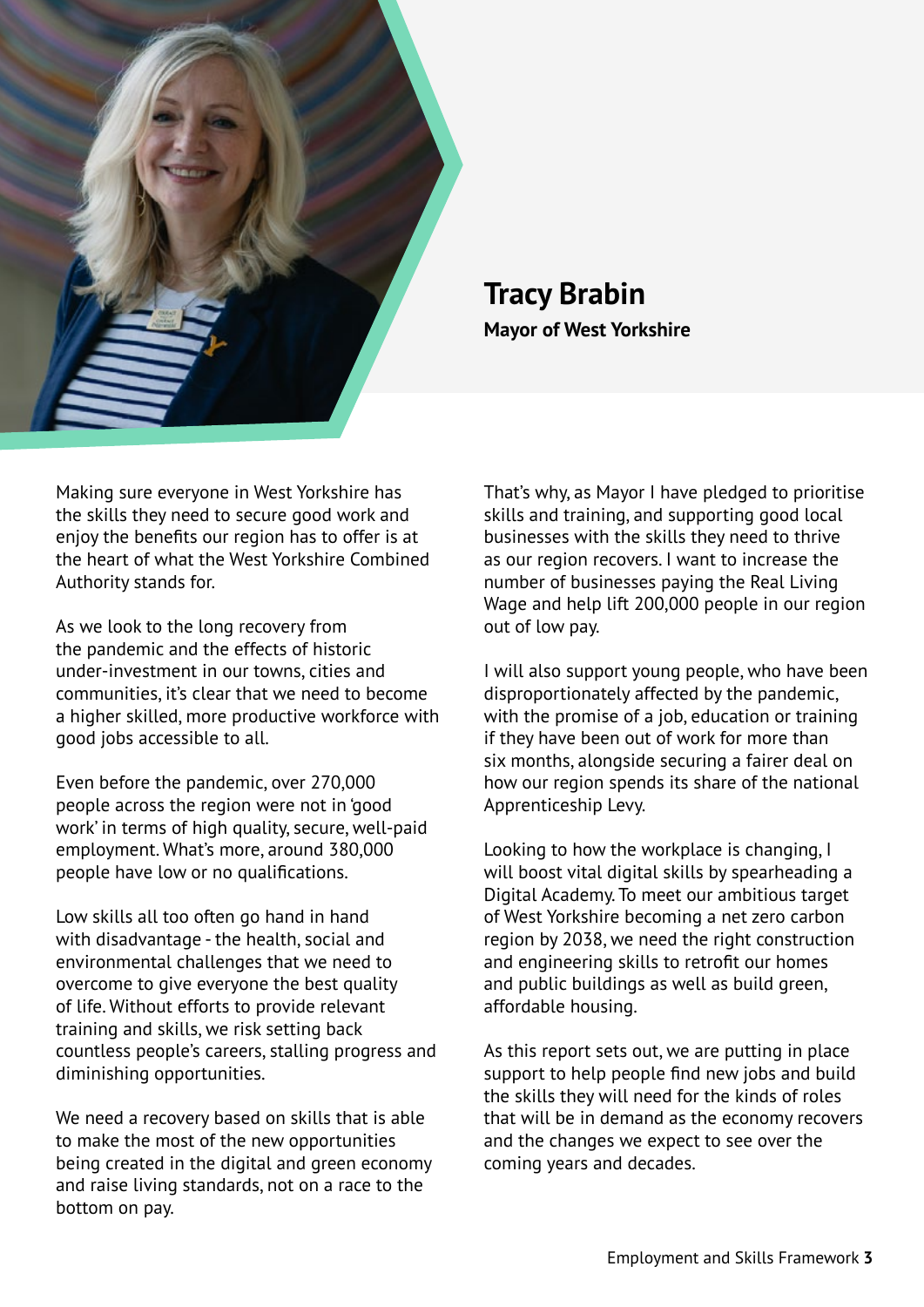

## **Sir Roger Marsh OBE DL,**

**Chair of the Leeds City Region Enterprise Partnership**

There has never been a more important time to invest in skills and training. The pandemic has thrown into sharp relief major structural transformations taking place in our economy that our skills and training programmes must respond to. Indeed, in many ways it has turbocharged this process, with whole industries and sectors being changed beyond recognition in a frighteningly short amount of time.

It has also highlighted the inequalities among our workforce. The impact of the pandemic has fallen most heavily on those people already disadvantaged in the labour market. Without targeted help with upskilling and retraining in sectors where there is current and future demand, we risk damaging the life chances of a whole generation.

Investing in skills is also essential for the future prosperity of our region's businesses and our economy. Yet too employers do not see how investing in training and development may be of benefit. What training does take place is often about meeting statutory requirements rather than developing the potential and productivity of their workforce.

We also need to start building the skills for the industries of tomorrow. Over the coming years and decades, West Yorkshire has the potential to create thousands of good jobs in the zerocarbon economy and in the health and digital sectors. These are areas where our region can make a real contribution to the UK recovery as well as addressing global challenges, but only if we support them with the right skills.

The rewards of investment speak for themselves. The £1 billion Growth Deal the LEP secured with Government in 2014 - the largest agreement of its kind - has helped to unlock our region's potential as the growth engine for the North, generating an estimated £4 of private investment and £10 in added value for every £1 of public money spent through it.

I believe that a similar investment in the potential of our workforce can pay as rich a dividend, leading to improved living standards and a stronger economy that works for everyone. This all starts with people and equipping them with the right skills for now and the future.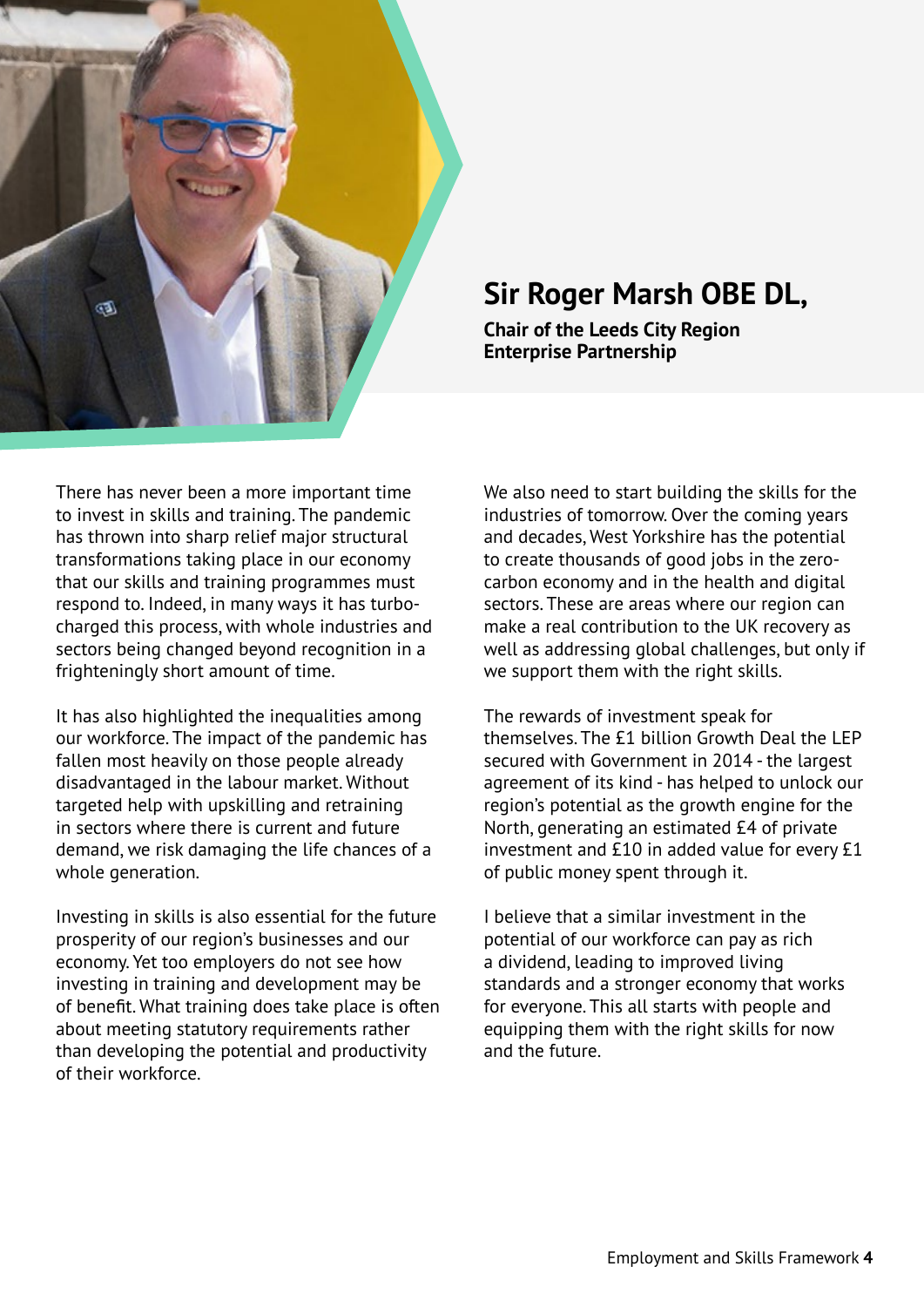

### **Rashik Parmar,**

**IBM Fellow and Vice President, Technology Chair of Employment and Skills Panel** 

Our new Education and Skills Framework is designed to promote skilled people, good jobs and strong businesses across West Yorkshire.

It aims to boost investment in skills, training and education, and encourage employers to develop their workforce, leading to stronger, more innovative, productive and resilient businesses. Ultimately, its goal is to improve the quality of life for all our residents.

Developed following a review of the existing Education and Skills Plan 2016-20 and extensive consultation with key partners across the region, the Education and Skills Framework builds on the excellent progress we have made over the past few years in understanding the skills our economy needs.

As I hand over responsibility for education and skills to my colleague Cllr James Lewis, our new framework will guide how the Combined Authority and LEP supports education and skills in the future, and sets out an overarching vision for our region, backed up with refreshed strategic priorities.

We want West Yorkshire to be a world-leading region where investment in skills, training and education, and support from employers go hand in hand to create a diverse, inclusive, and highly skilled workforce with good jobs, leading to sustained improvements in the quality of life for all.

Supporting this are our five strategic priorities: quality technical education; great education connected to business; progression towards, and adaptability and resilience in good work; creating a culture of investment in workforce skills; and driving innovation and productivity through high level skills.

Already the Combined Authority and LEP have made significant progress against several of these priorities, taking on more power and responsibility through our devolution deal, working with colleges to make sure courses reflect the skills our economy needs, and implementing the recommendations of the Future-Ready Skills Commission.

The long-term prosperity of our region depends on having people with the right skills to get back into work and be ready for new opportunities, and employers who recognise the value of developing their workforce. We will continue to do more over the coming years as this framework evolves to reflect the changing education and skills environment as our economy recovers.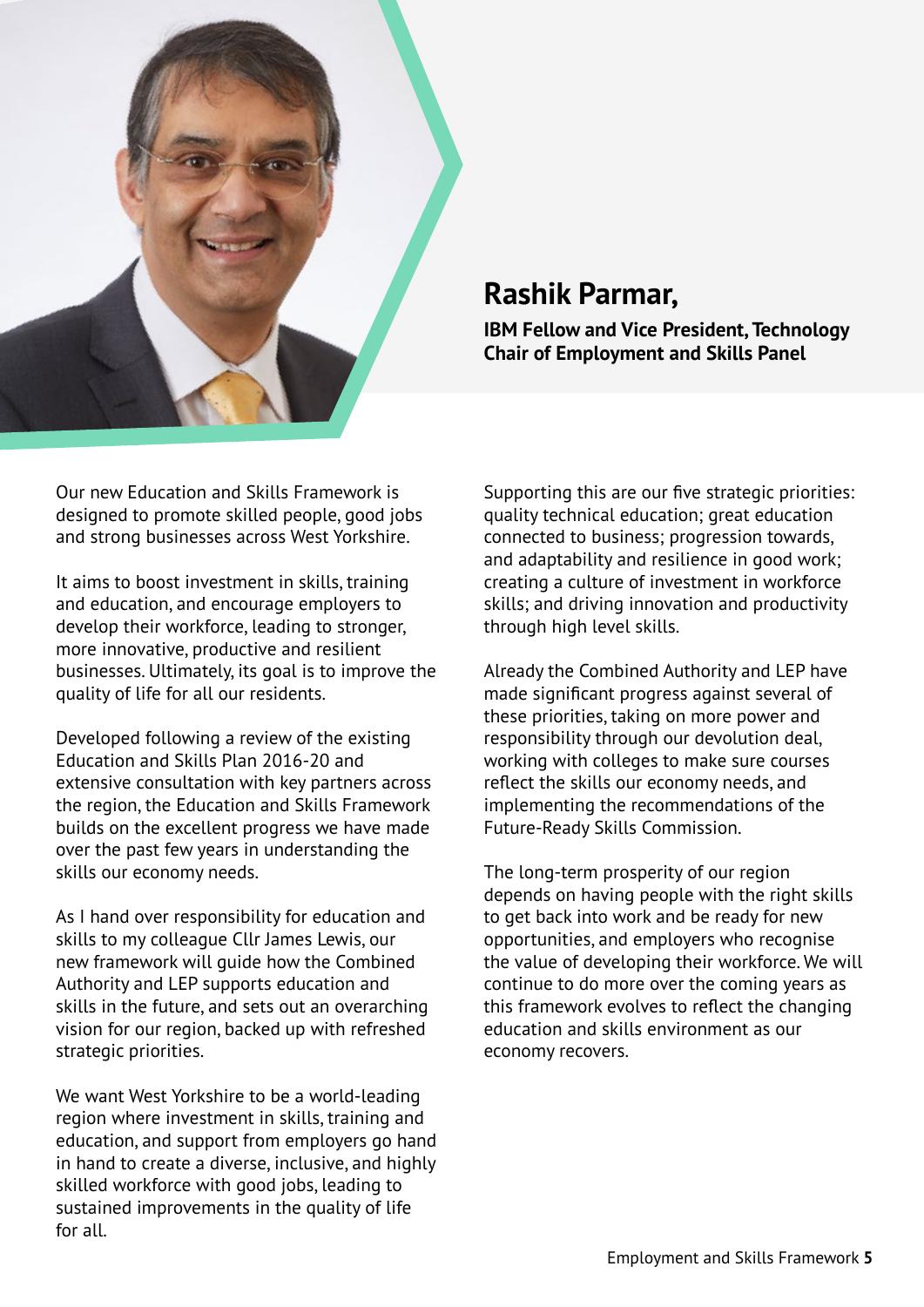# <span id="page-5-0"></span>**Our vision**

West Yorkshire is the largest labour market in the Northern Powerhouse, with strengths in manufacturing, financial and professional services, and the rapidly developing fields of digital and healthcare technology. Our diversity, rich cultural heritage and geography makes West Yorkshire one of the country's best places to live, study and work.



Our vision is for West Yorkshire to be a **world-leading region** where investment in skills, training and education, and support for employers go hand in hand to create a **diverse, inclusive, and highly skilled workforce with good jobs**, leading to sustained improvements in the **quality of life for all.**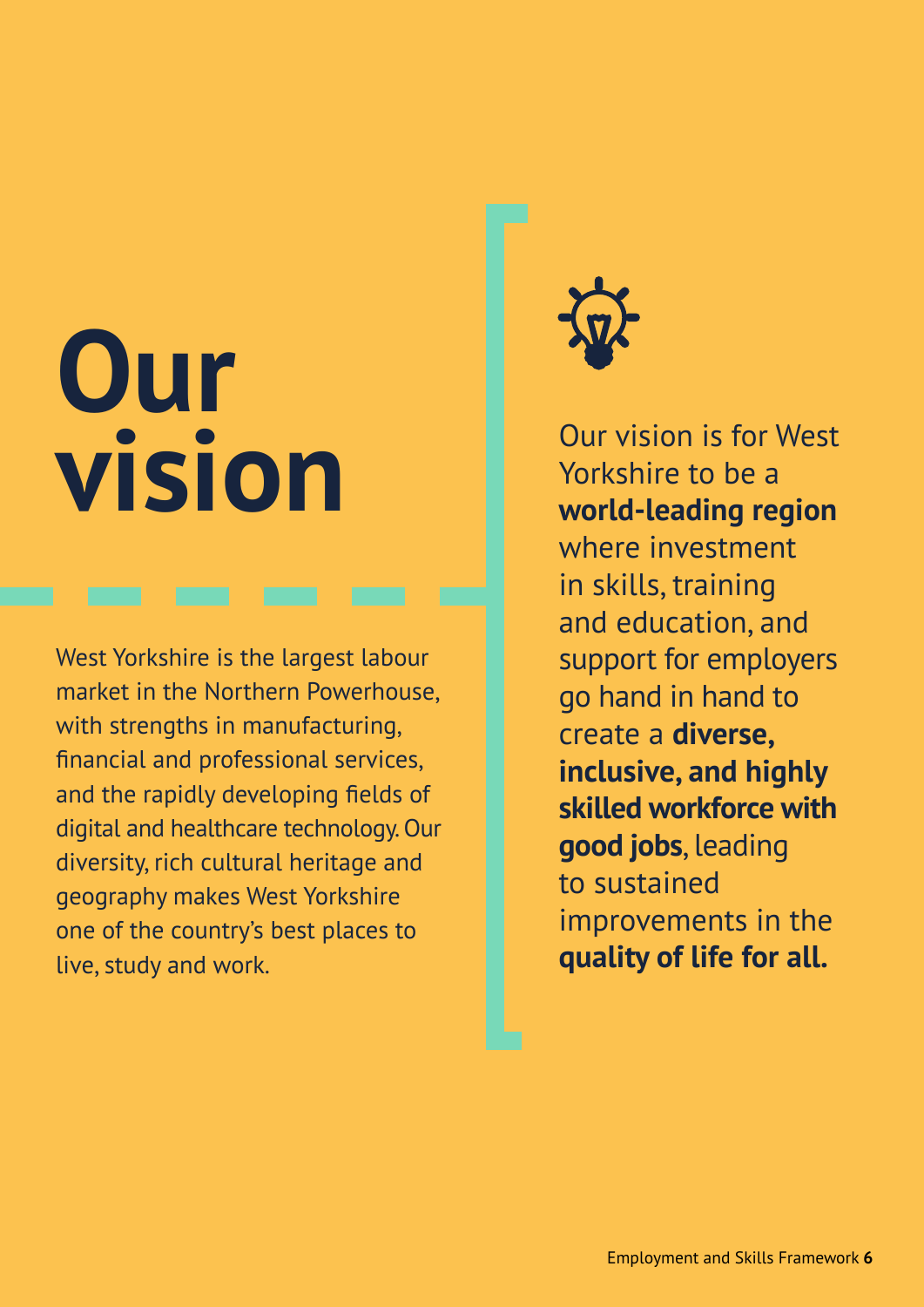## **We want West Yorkshire to be a place where:**



There are no barriers to people taking up, progressing and succeeding in learning and work, and where they are supported into good employment



Employers recognise the value of a diverse workforce and invest in their talent to develop the skills that will improve productivity and support progression in the workplace



Individuals value lifelong learning and are able to make decisions about their development, informed by quality, relevant careers information based on the reality on the ground



World class teaching and training provides flexible learning opportunities that align to the strategic needs of the local economy















investment in workforce skills





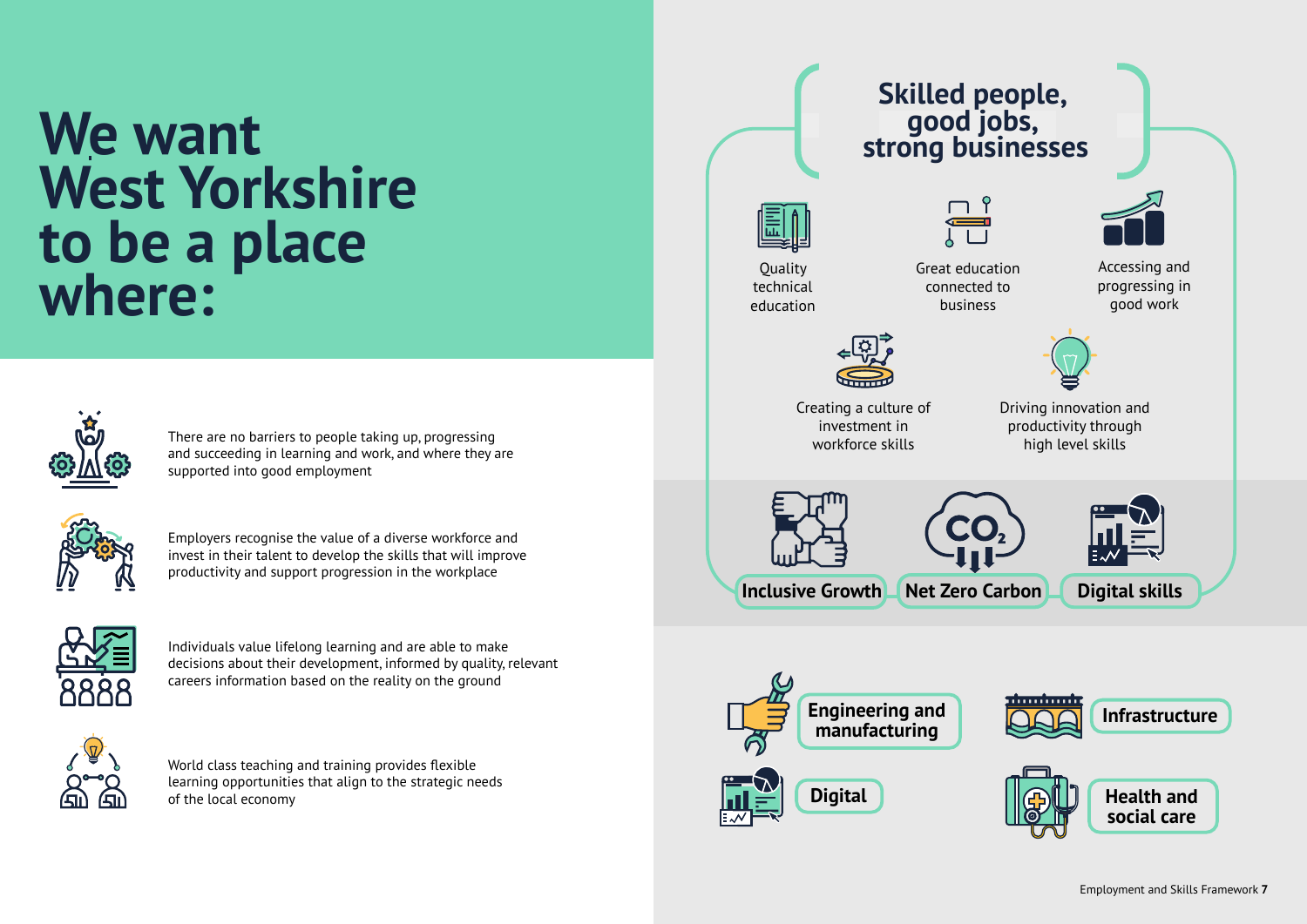This Employment and Skills Framework is a key document of the **[Strategic Economic](https://www.westyorks-ca.gov.uk/growing-the-economy/strategic-economic-framework/)  [Framework](https://www.westyorks-ca.gov.uk/growing-the-economy/strategic-economic-framework/)** (SEF). The SEF sets out five priorities that will contribute to the Combined Authority's vision for West Yorkshire 'to be recognised globally as a place with a strong, successful economy where everyone can build great businesses, careers and lives supported by a superb environment and world-class infrastructure.' The Combined Authority's **[Economic Recovery Plan](https://www.westyorks-ca.gov.uk/growing-the-economy/strategic-economic-framework/policies-and-strategies/economic-and-transport-recovery/)** includes Skills and Training as one of three key action areas for economic recovery. The Skills response for economic recovery, re-imagining and resilience is set out in the Economic Recovery Plan.

The Employment and Skills Framework sets out the strategic priorities and indicative actions for employment and skills in West Yorkshire. It has been developed with our key partners, stakeholders and residents in West Yorkshire. The latest research and intelligence produced in our annual Labour Market Report, State of the Region report and the national Future-Ready Skills Commission, has been integral to developing the Framework. **[The Local Skills Report](https://www.westyorks-ca.gov.uk/media/6033/local-skills-report-final.pdf)** has been informed by this Framework.

In order to remain flexible to the changing needs of our region, the Framework enables the development of detailed plans as part of the LEP and Combined Authority's ongoing employment and skills agenda, such as the Adult Education Budget Strategy.



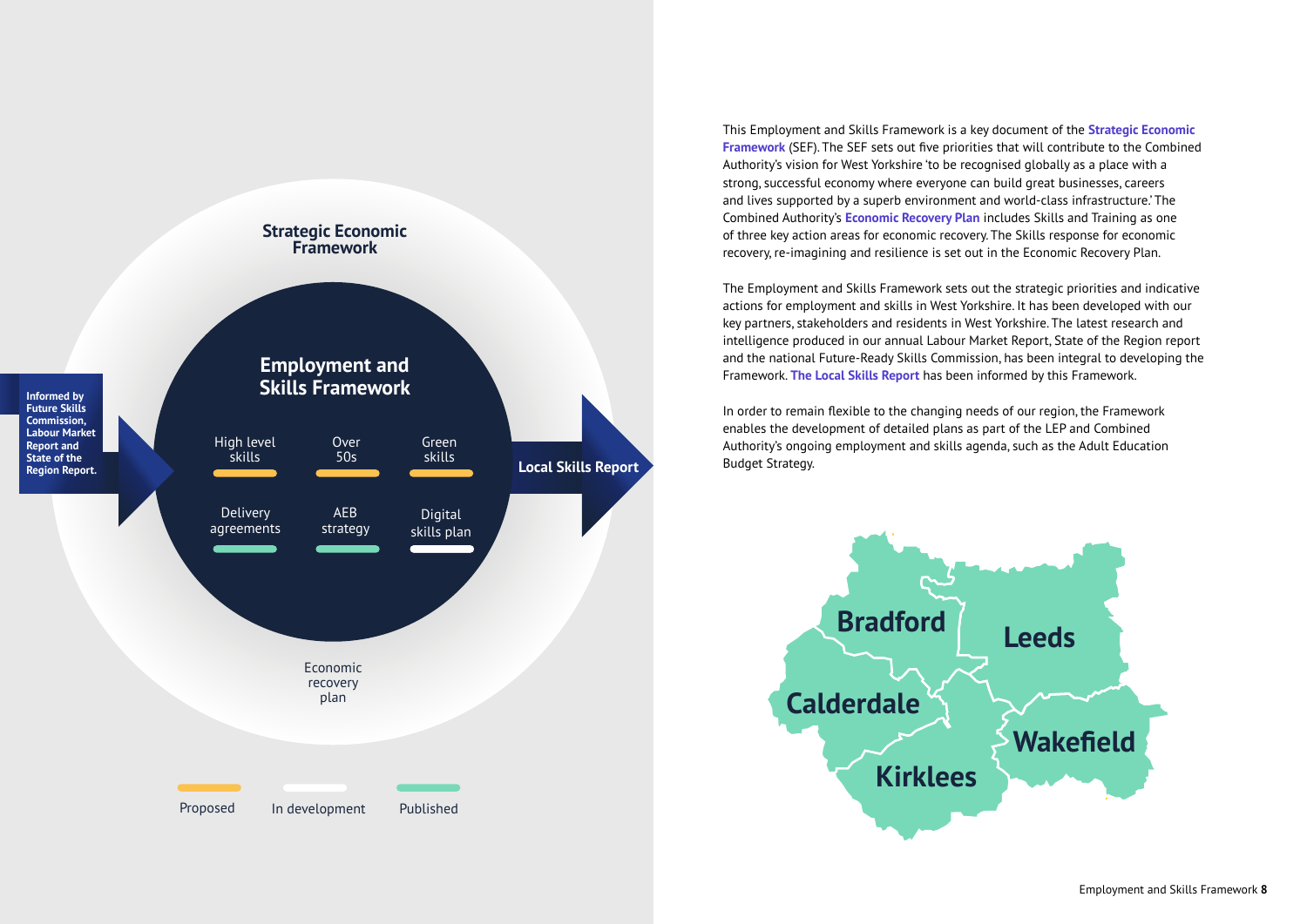**[The Future-Ready Skills Commission](http://futurereadyskillscommission.com/)** was an independent group supported by the West Yorkshire Combined Authority and made up of experts from industry, thinktanks and education. In September 2020, the Commission set out how a devolved post-16 skills system can work better for employers, individuals and institutions. The Commission reviewed a range of evidence before setting out its final blueprint and recommendations:

## **Future-Ready Skills Commission**



**Ensure the funding system offers fair access** regardless of age, level of attainment, background and learning route alongside reversing the long-term decline in adult training.



Empower areas to design services around the individual to **address complex and interrelated health, employment and skills** issues.



Everyone should have the right to **quality information about jobs and careers,** no matter what their stage in life.



**Employers should take greater ownership of their talent management and skills development,** aided by a joined-up approach to business support that means they can find the help they need, regardless of the route they take to find it.



## **Our Blueprint for a Future-Ready Skills System**

In order that people can gain the right skills needed for good quality work in their area, **all adult skills and career funding needs to be devolved.** 



Recognise that areas are best placed to understand their own skills requirements and **implement statutory five-year strategic skills** plans to make it happen.



To ensure that training meets current and future skills needs of regional labour markets, **delivery agreements with skills providers** should be put in place, supported by investment funding.



Large-scale **public infrastructure**  projects designed to level up areas should include an additional skills premium of up to 5% of the total budget to maximise their economic potential.



**The Apprenticeship system needs national review** to make it work more effectively, and this should include recognising and resourcing areas as the key route to employers and individuals.

## **Where are we now?** Delivery strengths

## **Young People | Adults Businesses**

#### **FutureGoals**

Campaign to inspire and inform young people about careers.

#### **Employment Hub**

Providing support for all 15-24 year olds with individual advice, guidance, apprenticeship and employment opportunities

#### **School Partnership**

Matching business volunteers for promotion of pathways and labour market information, raising aspirations of young people

#### **FutureGoals**

Campaign to inspire and inform adults about careers and support them to upskill or change career

### **re[boot]**

Courses for individuals to retrain and upskill in the digital, construction, manufacturing and engineering and production sectors

#### **Adult Education Budget**

The devolved AEB will support West Yorkshire residents who are unemployed to gain sustained employment and increase the skills for employed individuals to progress whilst in work

#### **Employment Hub**

Linking all age groups with training/ retraining, employment/ apprenticeship opportunities and self employment



#### **Employment Hub**

Provides businesses with access to employment/ recruitment support (including apprenticeships) and a talent matching service for individuals seeking employment

#### **Skills for Growth**

Supports business skills and growth needs by engaging with the wide range of education establishments in the region

#### **Enterprise Adviser Network**

Engaging employers to volunteer as an Enterprise Adviser to develop careers support in schools or support the Give an Hour campaign

#### **West Yorkshire Consortium of Colleges**

Offer businesses a gateway to programmes supporting skills development in the Leeds City Region.

#### **Apprenticeship Levy Transfer**

Support to help businesses and training providers get the most out of the apprenticeship levy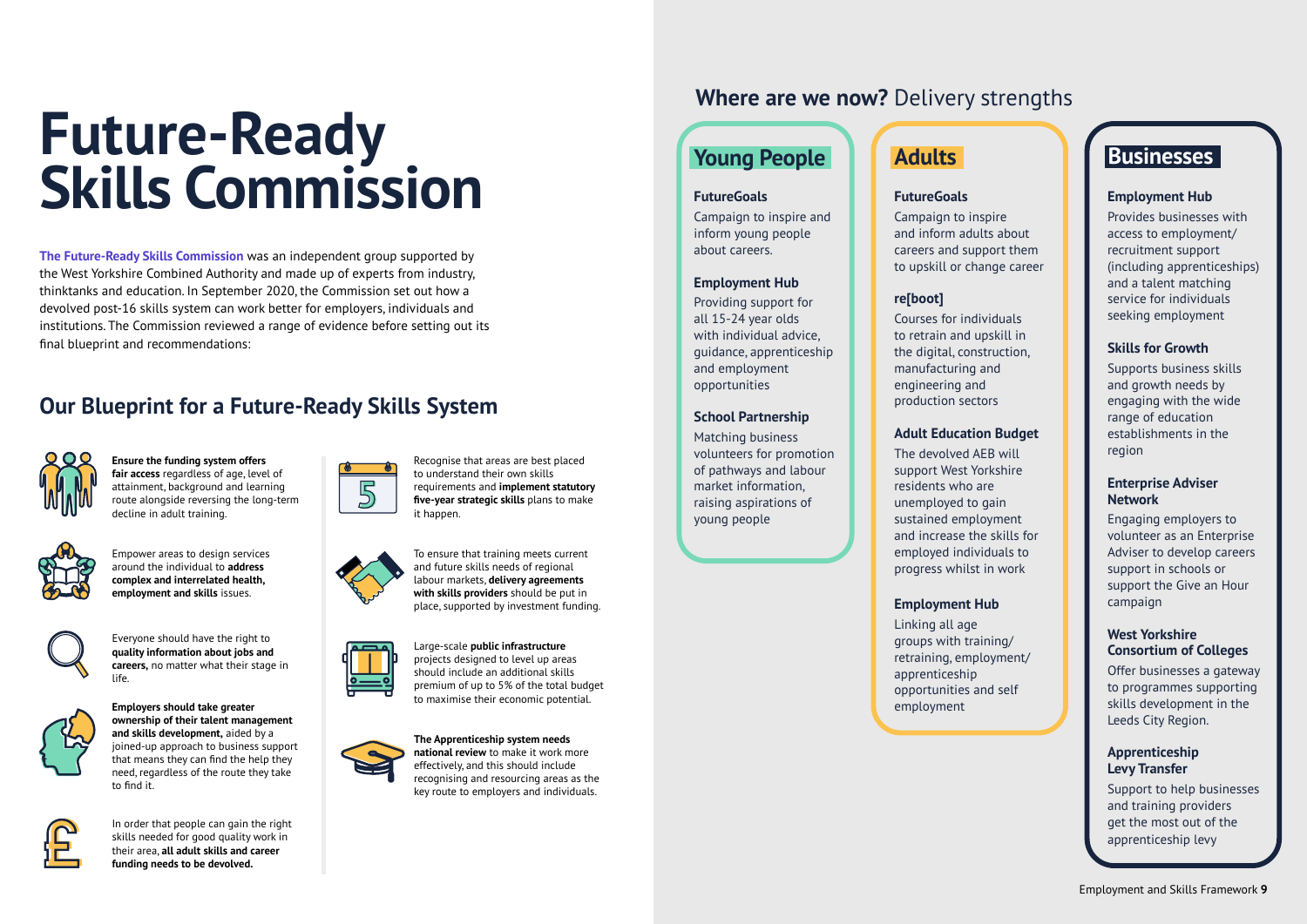# <span id="page-9-0"></span>**Quality technical education**



## **Ambition statement**

Technical education is a choice with clearly developed pathways that meet the needs of employers.

Employment and Skills Framework **10**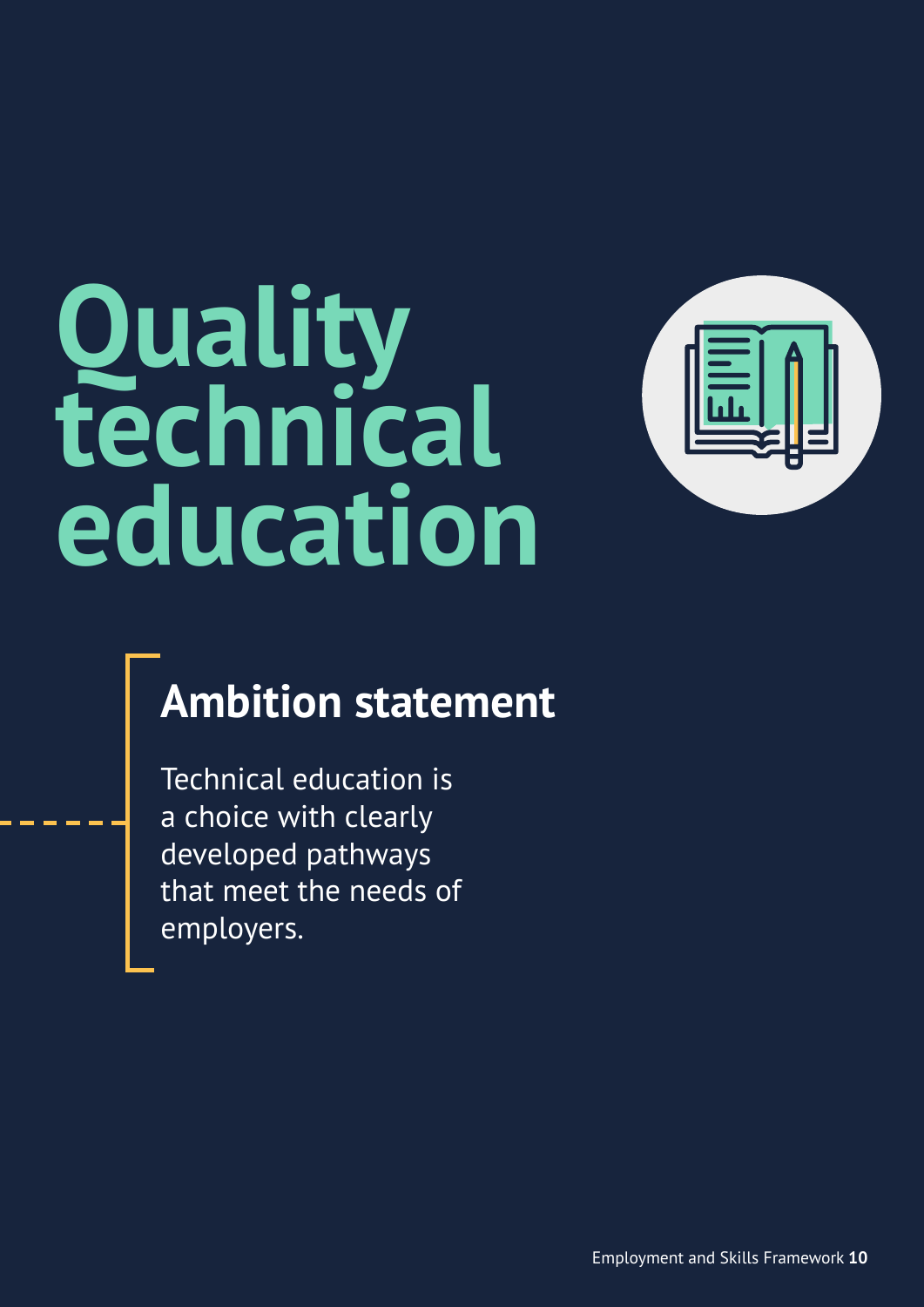### **Key points**

Apprenticeships and technical education are key to addressing employer skills needs and providing sustainable careers. Those completing an apprenticeship at level 4 or above earn £150,000 more on average over their lifetime than those with level 3 vocational qualifications.

Those who are disadvantaged are less likely to access apprenticeships. Only 8% of pupils entitled to Free School Meals go into an apprenticeship after Key Stage 5, compared with 10% of pupils overall at this transition point.

> The levy is a key source of apprenticeship funding. 60% of apprenticeship starts in 2019/20 were levy-funded and proportion is growing.

Technical education provides opportunities for individuals to progress learning with a line of sight to a job, but adult participation in further education has fallen over recent years, and those qualified at levels 4 and 5 remain low in our region. There is an over-supply in some qualifications and shortages in others and so there is more work to be done to ensure that demand and provision match the local skills needs.

Local labour market analysis shows that some groups do not take up technical training routes in equal measure. Alongside this, COVID-19 has had an adverse impact with a sharp decrease in apprenticeship starts which is most pronounced amongst the under-19s and intermediate apprenticeships. Levy-funded starts accounted for 60% of the total in 2019/20 and saw a smaller reduction, falling by 13% compared to 30% for non-levy-funded starts. In 2019/20, more than three quarters of both higher apprenticeships and adult apprenticeships were levy-funded $1$ . The number of apprenticeships offered by SMEs, and therefore less likely to be funded by the apprenticeship levy, remains a challenge nationally as well as for the City Region.

Technical education offers a good opportunity for employers to engage with the training and education system, but we need to collectively address the challenges that SMEs face in engaging with the system so that it is responsive to the local skills needs.

Apprenticeships represent a key opportunity to address our City Region's specific skills gaps, particularly in the digital and health sectors with further opportunities in the growing green economy. The recent apprenticeship reforms have sharpened employer appetite, and in Leeds City Region we have developed a range of support services with our partners to match demand and supply issues and increase uptake.

The introduction of T-levels, the national skills fund with its adult entitlement to level 3 qualifications that are 'valued by employers', and adult skills provision that offers short yet focussed unaccredited training will all be important to complement the Adult Education Budget Strategy.

With further reforms planned for the FE sector, established partnerships between employers, training providers, colleges and universities will be key to supporting the success of the reforms and delivering improvements for technical education.

## **Overview**

## **Objectives**



Support individuals to take up technical qualifications and access high quality work placements



Work with employers to offer more technical work placements to support technical education routes



Work with employers to maximise apprenticeship levy investment in West Yorkshire

Work with providers to ensure a range of provision that meets employer needs and as a route to a rewarding career

Taking an early lead in aligning skills supply to demand, the Leeds City Region publishes annual labour market data reports, sharing widely with stakeholders and developing Delivery Agreements with our FE colleges. These agreements are a national first, aligned to our Employment and Skills priorities to address sector skills gaps and are regularly refreshed, and will be extended to AEB providers in our region.

A review of the progress against the Delivery Agreement aspirations can be found **[here](https://www.westyorks-ca.gov.uk/media/6077/delivery-agreement-report-2021.pdf)**.

## **Delivery Agreements**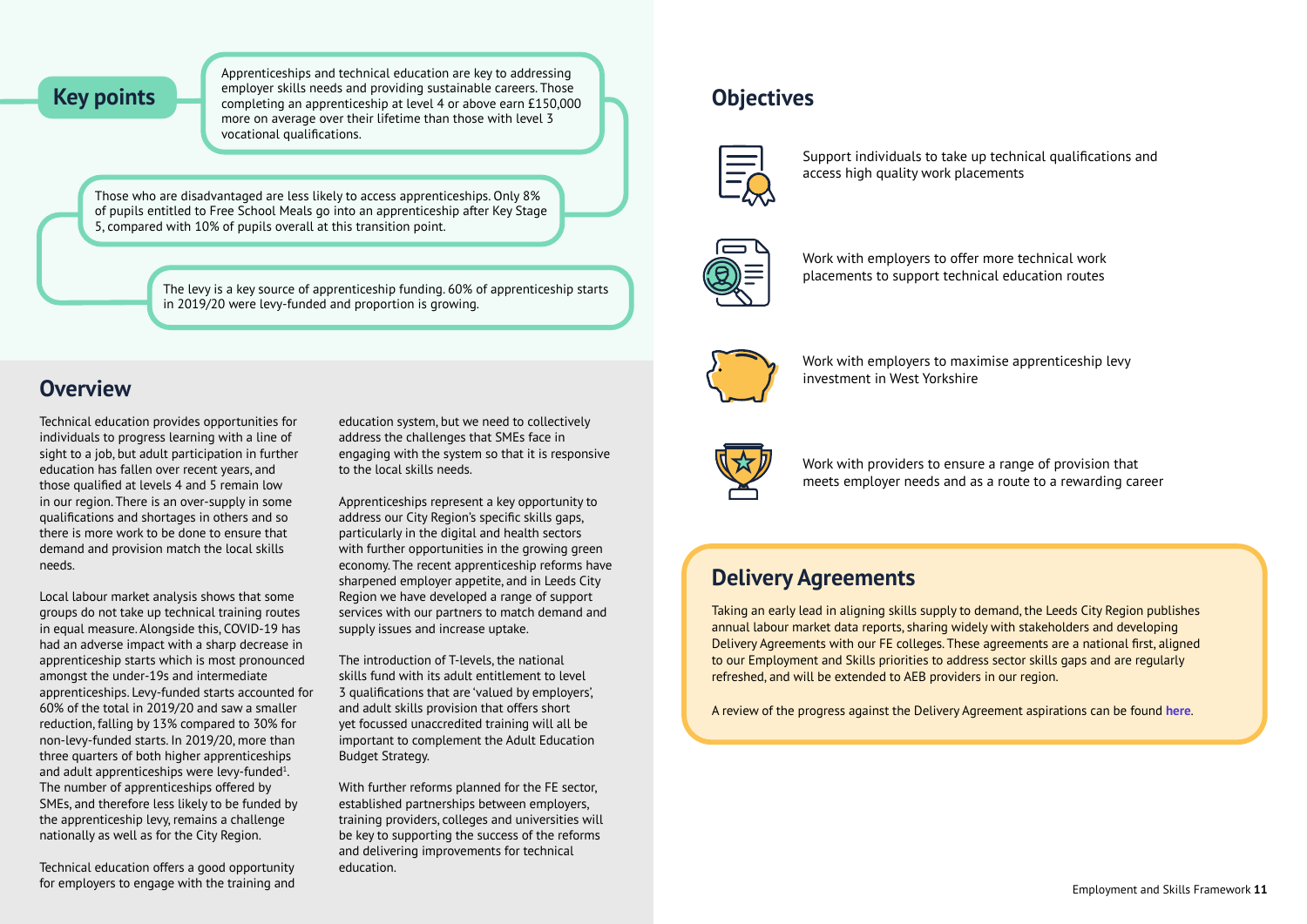## **What more could be done?**

- Use labour market information to inform provision of technical qualifications at levels 4-7.
- Work closely with partners to ensure progression routes towards and within technical education.
- Use traineeships and AEB to equip individuals with the confidence and basic skills, such as maths, English and essential digital skills, to progress in technical education.
- Work with levy-paying organisations to highlight the benefits of levy transfer within West Yorkshire.
- Support more businesses to offer apprenticeships, traineeships, internships and work placements.
- Ensure that a full range of apprenticeship opportunities are available to support inclusion, in terms of the disadvantaged, young people and people with lower-level skills.

### **Economic Recovery:**

• Enhance Employment Hub provision to support and signpost those recently unemployed or furloughed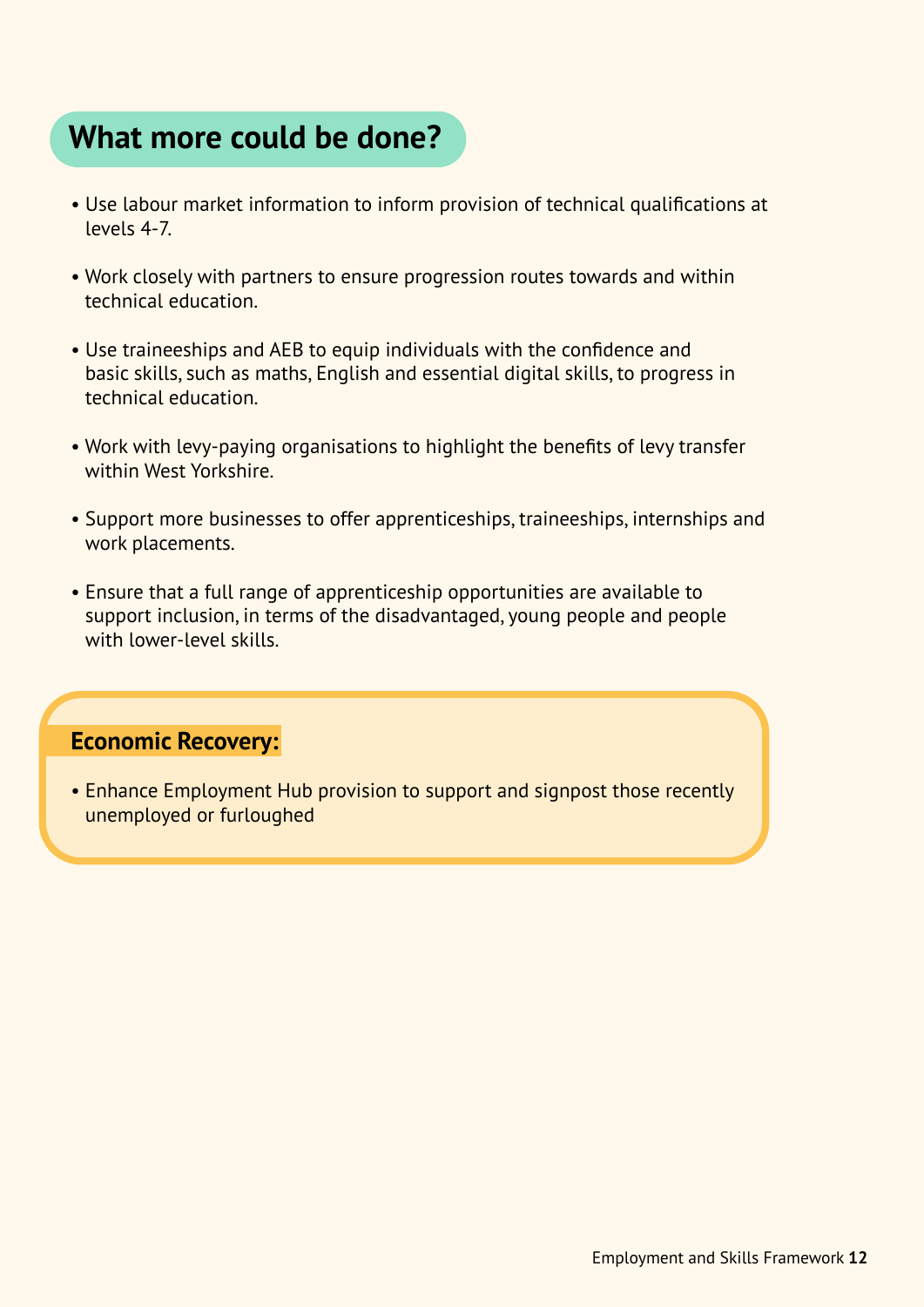# <span id="page-12-0"></span>**Great education connected to business**



## **Ambition statement**

Locally-rooted careers information and learning, informed by employers, that **inspires and enables informed choices to support personal ambitions and progression in work.**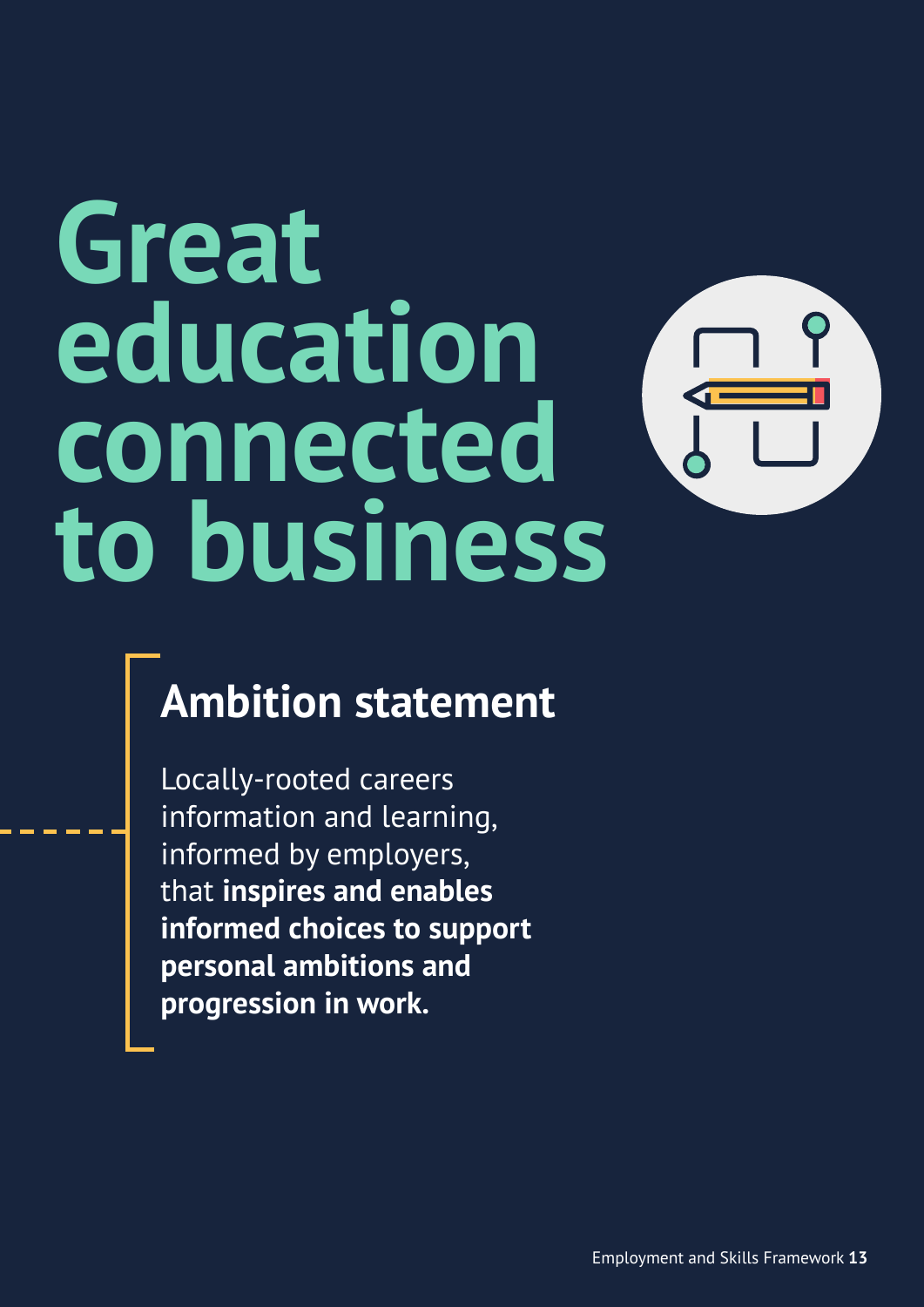### **Key points**

Work experience / inspiration opportunities are still limited. A minority of local employers offer work experience and work inspiration opportunities –36% and 11% respectively; 18% offer placements to school pupils, 14% to college students.

> **BUILDING EFFECTIVE RELATIONSHIPS MICROSOFT EXCEL PEOPLE MANAGEMENT COMMUNICATION SKILLS DETAIL-ORIENTATED ENGLISH TIME MANAGEMENT CREATIVITY ORGANISATION SKILLS RESEARCH MENTORING PROBLEM SOLVING**

Attainment by young people is low in West Yorkshire. 78% of young people in West Yorkshire achieve level 2 by age of 19 compared with 83% nationally; for level 3, figures are 52% and 60%.

Deprivation / disadvantage impacts on career outcomes. Disadvantaged pupils are less likely to achieve academically and they have poorer career outcomes in terms of entering a sustained positive destination when leaving education.

To make informed decisions about investments in learning and training, individuals need to understand more about the skills, behaviours and qualities that employers value and that are needed to be successful in the workplace. Flexibility, creativity and resilience will be key and alongside a demand for higher level skills there is a growing demand for fusion skills<sup>2</sup>.

## **CHAPTER LITERACY EMENT PLANNING** MICROSOFTON **MICROSOFT OFFICE MEETING DEADLINES PRESENTATION SKILLS**

confidence, their likelihood of being not in employment, education or training (NEET) and their future salary<sup>4</sup>.

High quality careers support is not only pivotal in giving young people the best start in life, but is increasingly important in our rapidly changing economy as adults need to upskill and reskill to meet the demands of major economic transitions such as decarbonisation and automation.

Students who have considerable experience of careers education and employer engagement from a young age are more likely to demonstrate broader careers expectations and aspirations and are less likely to make early compromises as a result of societal and/or familial pressures<sup>3.</sup> There is positive correlation between employer contacts at school and an individual's career

Employers will need to continue to play a central role in careers progression, through effective talent management and investment in training. The skills system will also need to respond to increased demands placed on it, including the growing need for digital, fusion and higher level skills. We need to develop new provision at pace to ensure that it remains current, accessing cutting edge industry expertise to deliver education and training.

Careers information needs to be locally rooted and careers support must contribute to individual motivation, career readiness and resilience, employability and social capital. This individual capability leads to the improved operation of the labour market, with a direct link to productivity growth, higher pay and increased employment participation.

## **Overview**

Employment and Skills Framework **14**

Ensure careers information takes account of local labour market information to support informed decision making and lifelong learning



Enable equal participation in the take up of careers educations for people of all ages, backgrounds, and career stage to support personal ambitions



Embed careers support and career management into key transition points in life



Increase the number of employers providing experiences of the workplace and work placements

## **Objectives**

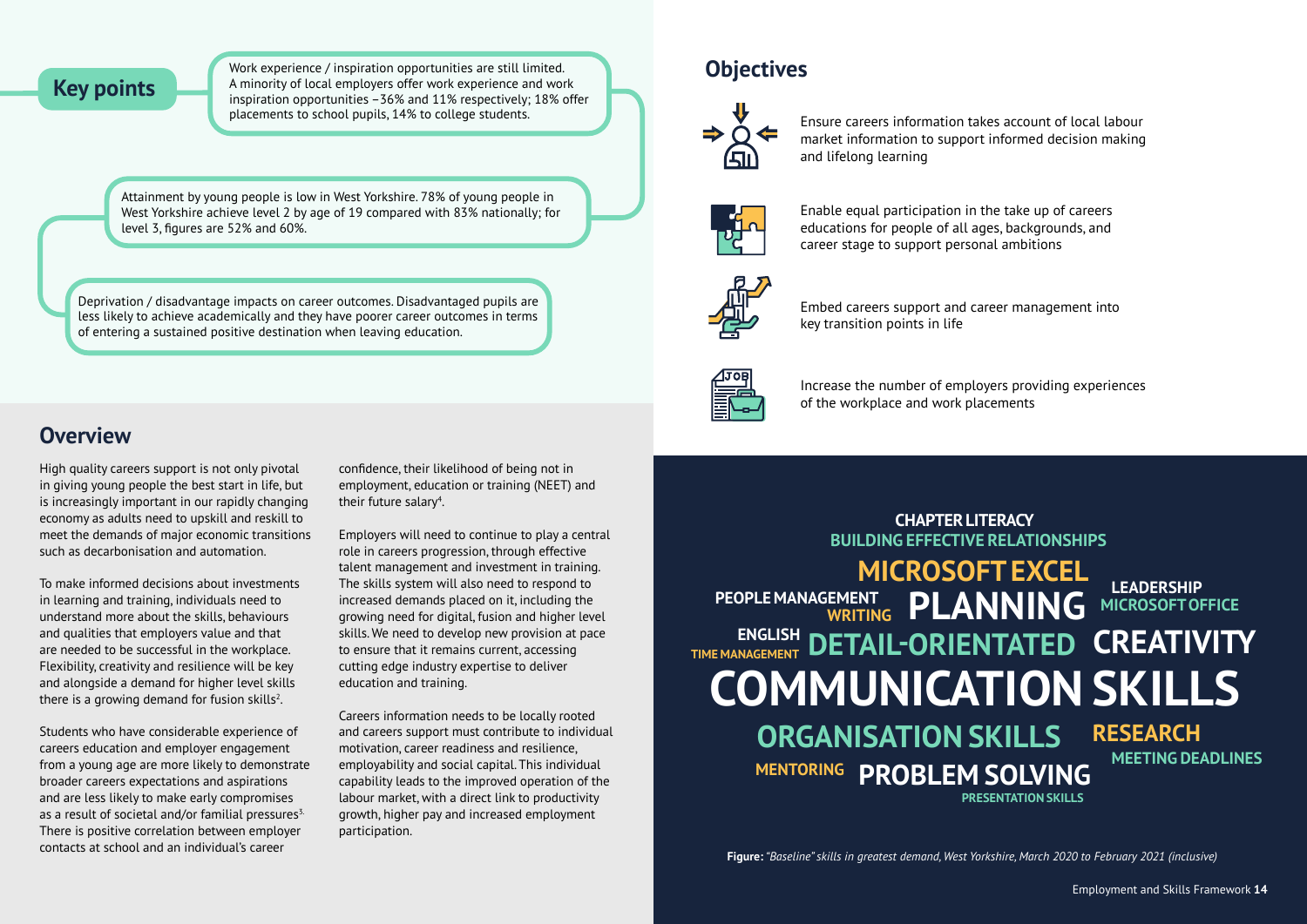## **What more could be done?**

- Produce high quality careers materials based on local labour market information for individuals of all ages and for practitioners and organisations that support them
- Raise aspirations amongst Early Years and primary school aged pupils and deliver activities to counteract early stereotypes and reinforce messages throughout school journey
- Target interventions designed to engage a more diverse audience than those who traditionally engage with careers education and support personal ambitions
- Extend the Careers Hub model
- Create a high-quality careers infrastructure and network that supports key transition points for individuals of all ages in learning and work
- Support more businesses to take up technical placement opportunities including apprenticeships, traineeships and T-levels placements
- Embed careers into key life transition points to support informed decisionmaking

### **Economic Recovery:**

- Deliver a virtual work experience and employer engagement offer including mock interviews, application preparation and work-based challenges
- Deliver interventions to reduce NEET and youth unemployment numbers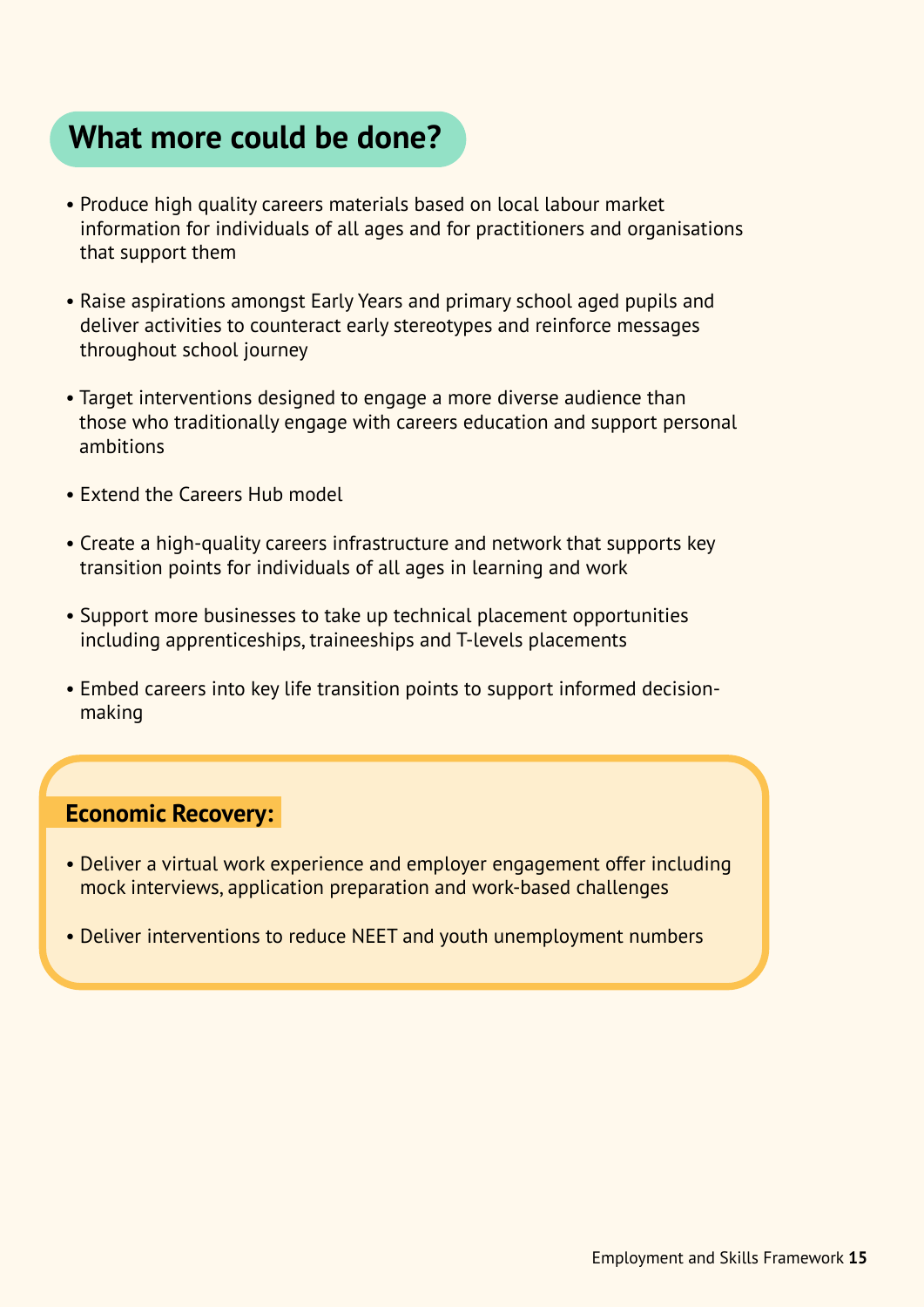# <span id="page-15-0"></span>**Accessing and progressing in good work**

## **Ambition statement**

Everyone has the skills to be able to access good work and is supported to take up training in the workplace that enables **progression and development of transferable skills.**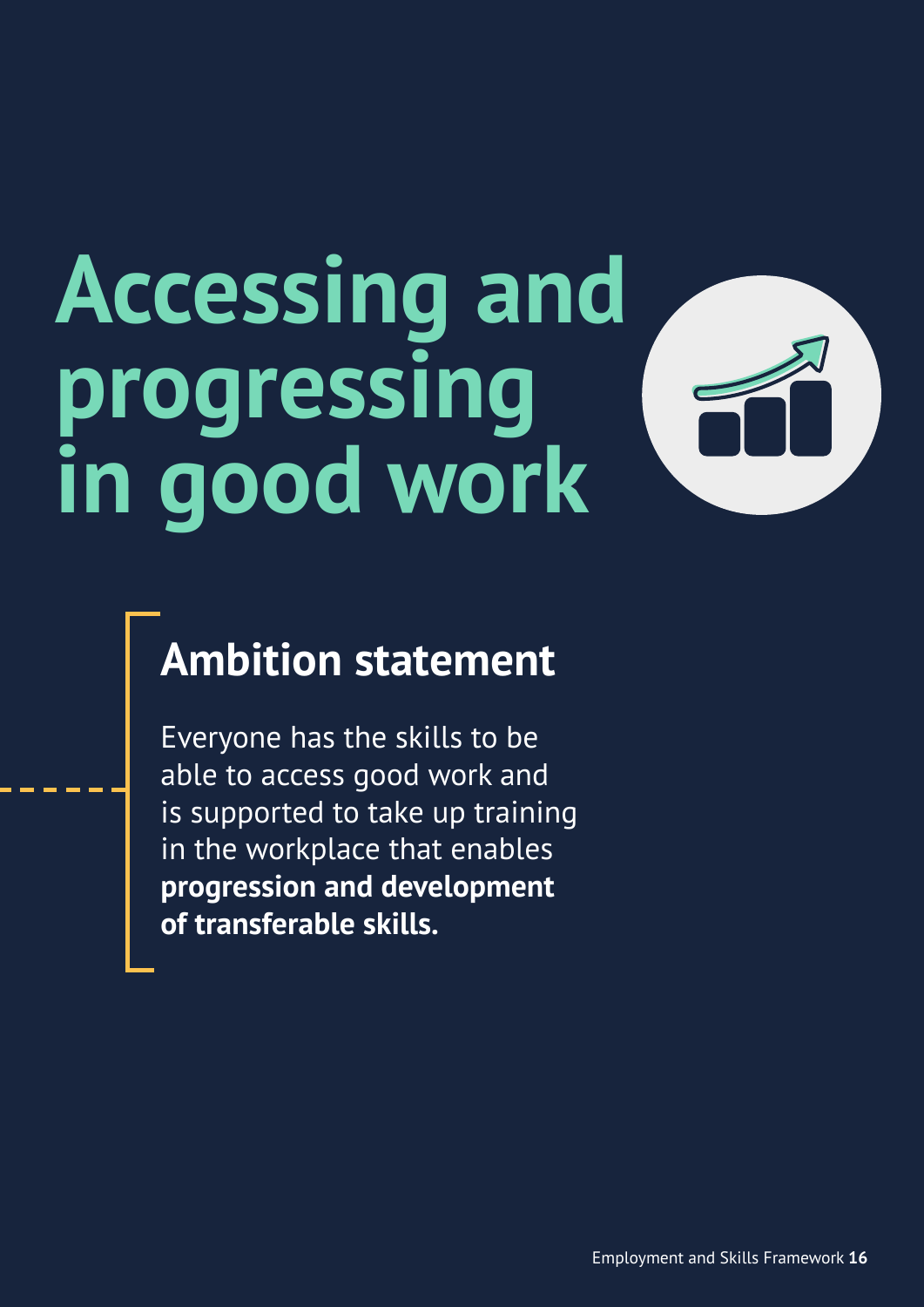Key points Many people are locked into low-paid work; low skills hamper career prospects. A fifth of jobs in the City Region pay less than the Real Living Wage.

> There is evidence of demand from individuals for re-skilling as a result of COVID-19. According to You Gov polling, 26% are likely to retrain in another sector in the near future<sup>5</sup>.

Significant national resources are being targeted on reskilling. £375m investment in National Skills Fund, including Skills Bootcamps and Lifetime Skills Guarantee, with an additional investment of £13.5m from West Yorkshire Combined Authority Funds.

While unemployment remained relatively low pre-pandemic, it began to escalate quickly during the early stages of the crisis and the overall pattern is changeable. Those that fall out of the labour market often find it difficult to re-connect. Even before unemployment began to rise, too many people were already locked in low-skilled, low paid work.

Alongside interventions for those who have recently left the labour market, we need to break cycles of deprivation with new models of longerterm support that progress people towards the labour market and then onto sustained work with progression opportunities.

People need personalised, compassionate support to access quality jobs and incrementally develop employability skills, such as literacy, numeracy, creativity and team-working. Staying in work not only benefits individuals by supporting their wellbeing and earning power, but helps tackle the challenge of an ageing society; healthier people can both increase productivity

through their economic contribution, and reduce costs for the region's services as they age.

Training and support for employers will also be crucial in ensuring effective support within the workplace, including sharing of good practice of priority business behaviours such as wellbeing and health.

There are positive signs of an increase in take-up of learning, particularly for online learning and short courses which are valued by employers but not always accredited. The national FE reforms have a significant focus on resourcing progression of skills in technical qualifications.

Devolved adult skills budgets provide an opportunity to align provision with local labour market needs. The Adult Education Budget<sup>6</sup> is one of many ways in which adult training is funded and skills are developed: its principal purpose is to engage adults and provide them with skills and learning needed for work, an apprenticeship and/or further learning.

## **Overview**

Support the unemployed to gain and sustain employment



Unlock progression opportunities and career adaptability through skills, particularly for those on low wages or in insecure job roles



Support people from all backgrounds to access selfemployment opportunities and explore opportunities for new business start-ups

Coordinate and provide access to training, work placements and job matching with SMEs for those unemployed



## **Objectives**



Ensure employment opportunities are widely available and accessible for all to apply



Improve West Yorkshire's resilience by identifying and delivering the skills needed for the future

The landmark West Yorkshire devolution deal has secured a number of strategic priorities for employment and skills, including the devolution of the Adult Education Budget from August 2021 and delegation of the adult level 3 entitlement through the Lifetime Skills Guarantee.

Make the skills system more responsive and accessible through stronger local influence with all training providers

Focus on our 'place', and ensure that the right training and support offers are made to fill the skills gaps which are most prevalent locally

Ensure that learning opportunities are joined up to local progression opportunities in life and work





### **The devolved Adult Education Budget (AEB) will enable us to:**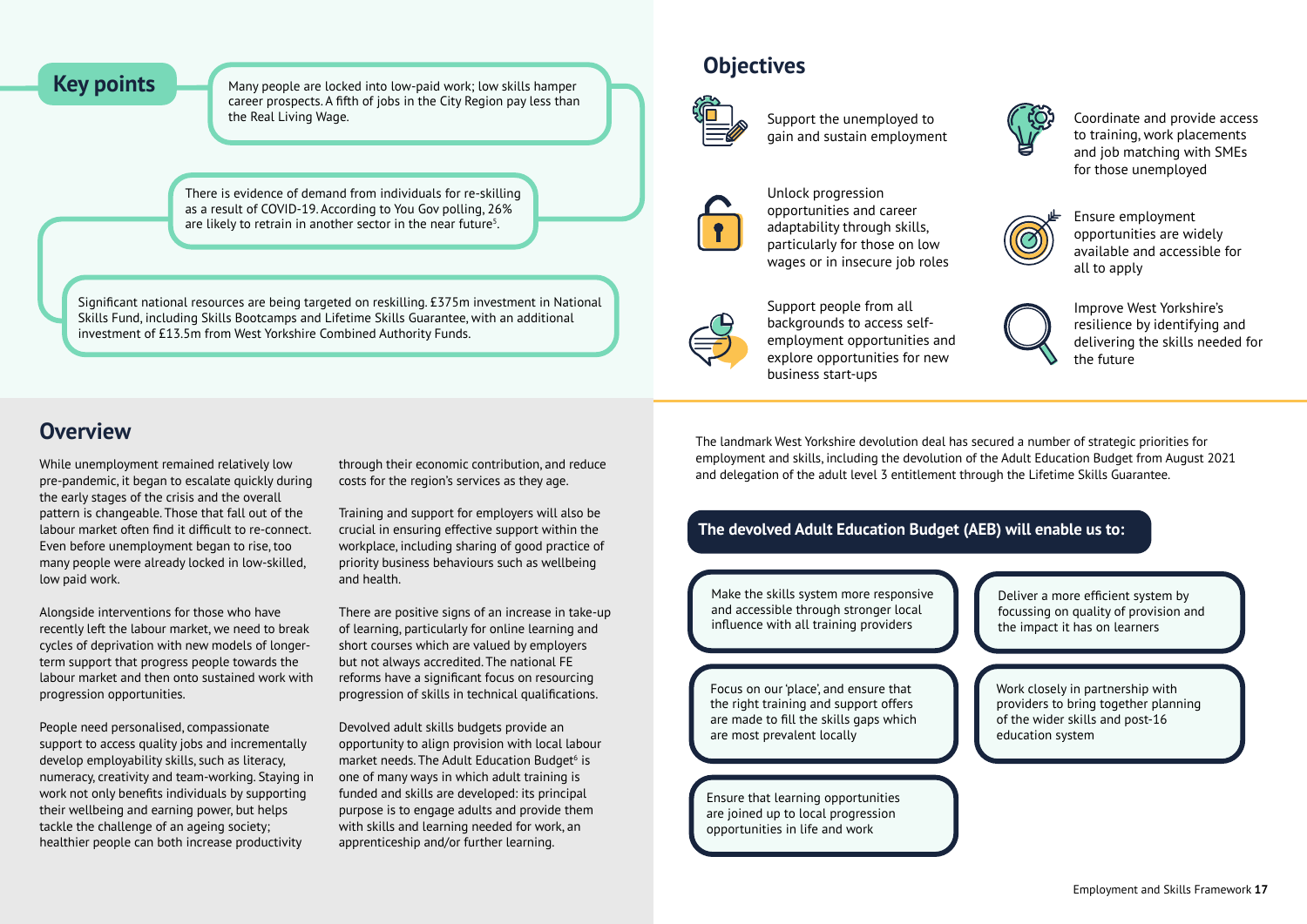## **What more could be done?**

- Ensure that the UK Community Renewal Fund and Single Prosperity Fund succeed the ESF funded unemployed and NEET reduction programmes, with increased flexibility
- Work with Restart providers to ensure engagement with all communities and complementarity across provision
- Coordinate activities of key stakeholders (e.g. unions, the National Careers Service (NCS), recruitment agencies, etc.) to ensure adults access locally relevant careers and employment advice and support
- Work with NHS key strategic organisations to support regional workforce strategies
- Use the AEB to equip individuals with the confidence needed to launch their careers through community learning
- Support delivery of level 3 qualifications needed by the local labour market

### **Economic Recovery:**

- Support young people into well paid, skilled work
- Deliver the Employment Hub, working closely with key agencies such as Jobcentre Plus (JCP) and NCS to coordinate and provide access to training, work placements and job matching for individuals
- Expand the non-accredited, employer-led adult skills training offer to support people who have become recently unemployed to upskill and re-train into new, good job opportunities, particularly in priority areas with potential for job creation and growth, including digital, health tech and the green economy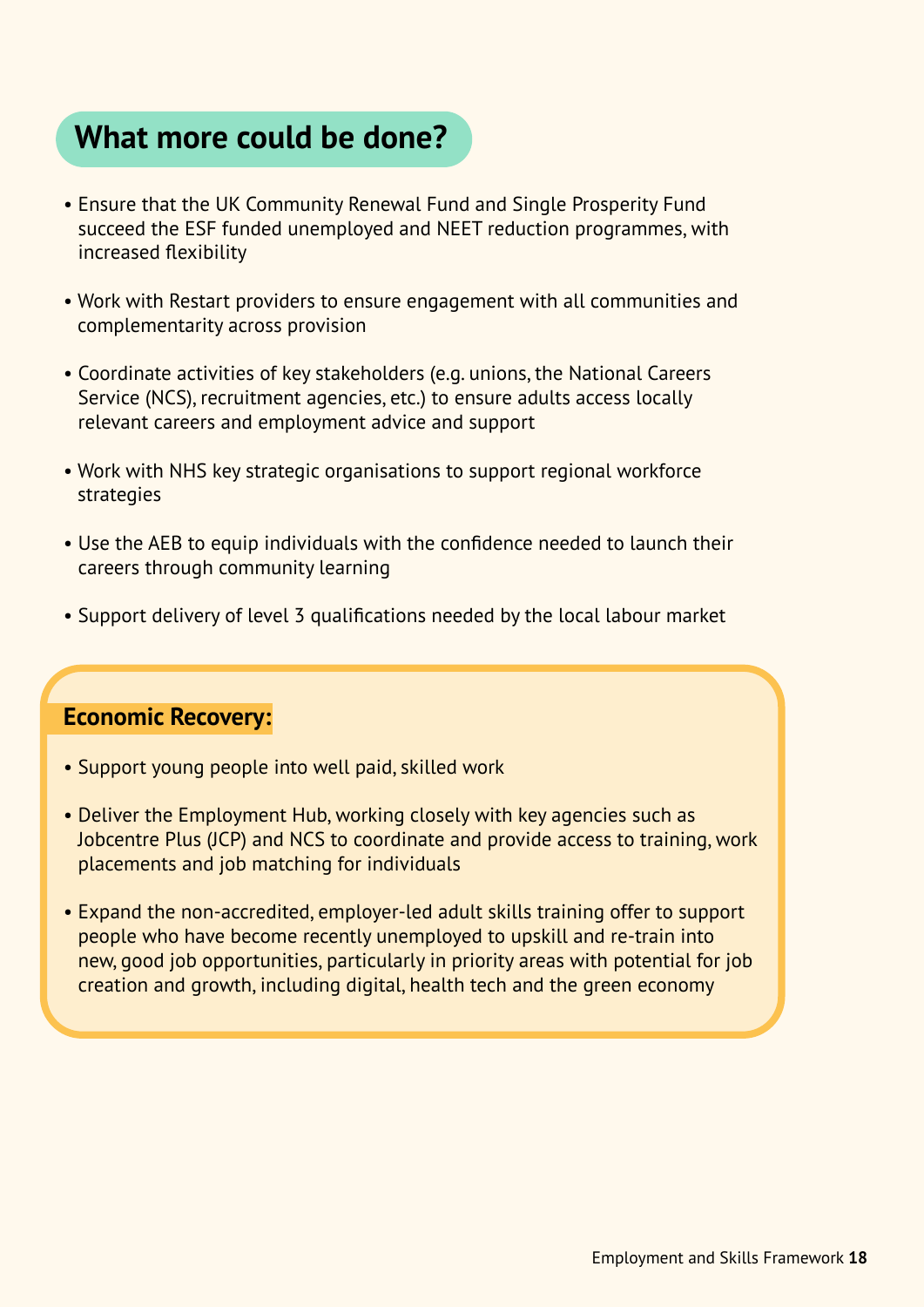# <span id="page-18-0"></span>**Creating a culture of investment in workforce skills**

## **Ambition statement**

Every employer has a **skills plan and invests in the workforce at all levels** leading to reduction in skills gaps and increased productivity.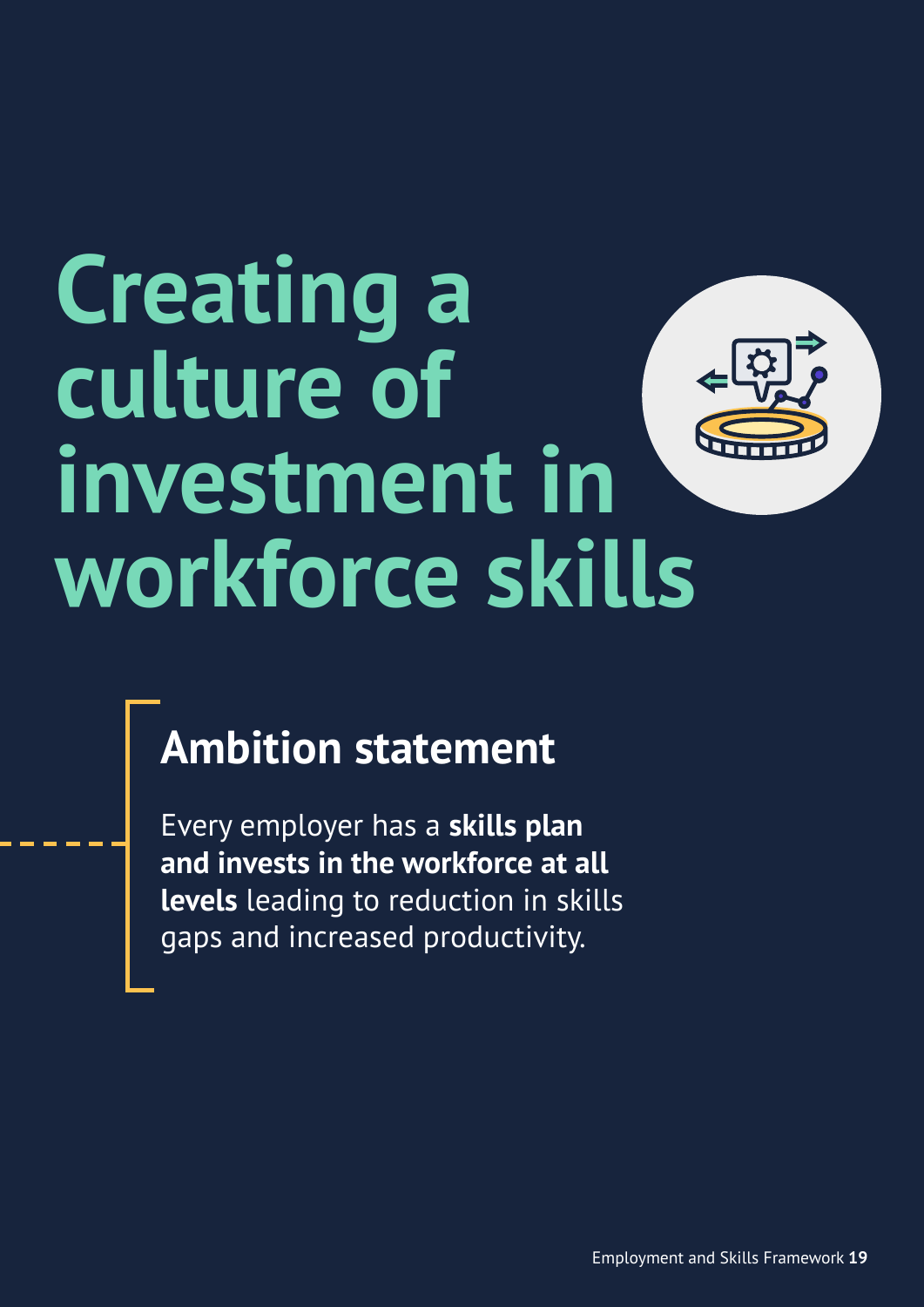**Key points** Employers acknowledge that they under-invest in skills. Around the straining two-fifths of employers would like to invest more in training – but face barriers in terms of cost and time.

> A minority of businesses have a skills plan. Only 36% have training plan and 29% a training budget.

Digital skills gaps are a key issue for businesses. Around a third of medium-sized businesses say they need to improve basic digital skills to meet business objectives.

Employer investment in skills is far greater than public and individual investment, although levels remain lower than most OECD countries<sup>7</sup>. Many employers acknowledge that they under-invest in skills and only a minority of businesses have a skills plan in place. Workforce skills are an important factor in increasing productivity at an organisation level and within the wider economy.

Automation, artificial intelligence, the climate emergency and the ageing workforce will create a re-skilling requirement to ensure that people can either adapt to the changing requirements of specific roles or change careers.

Access to training in the workplace is unequal, and opportunities to access workplace training beyond mandatory training such as health & safety are often limited in low paid positions. Whilst workers who are already qualified to a high level (level 4+) are almost twice as likely to receive training than their less qualified colleagues.

We must increase the skills of leaders and managers to change business behaviours,

creating new opportunities and demand for higher level skills which will drive the region's future economy.

SMEs do not always have access to the same resources as larger employers to raise business performance. Recent efforts to co-design national qualifications such as apprenticeship standards have not always captured the breadth and diversity of the local pattern of skills needs. More employers need to be persuaded by their peers to take up a range of practices to make the best use of the skills of their workforce and create diversity in the workplace, particularly within leadership and management. Many employers have developed their talent recruitment and retention practices, including running training academies to re-train and convert skills.

We need greater numbers of employers to demonstrate increased levels of productivity and innovation as a benefit of increased investment in and utilisation of workforce skills, thus contributing to economic growth and better living standards that benefit everyone.



## **Overview**

Investment in and development of technical training facilities to ensure future needs of employers, individuals and the wider economy are met



Increase leadership and management skills to support skills utilisation in the workplace



Encourage employers to invest and have a workforce skills plan in place to drive skills for staff at all levels

Increase digital enterprise by helping small businesses and charities upskill their employees and increase their digital capabilities so they can take advantage of the productivity , gains that technology provides



Increase the number of people in work with basic skills, including digital



Support employers to retain older workers in fulfilling work for longer

## **Objectives**

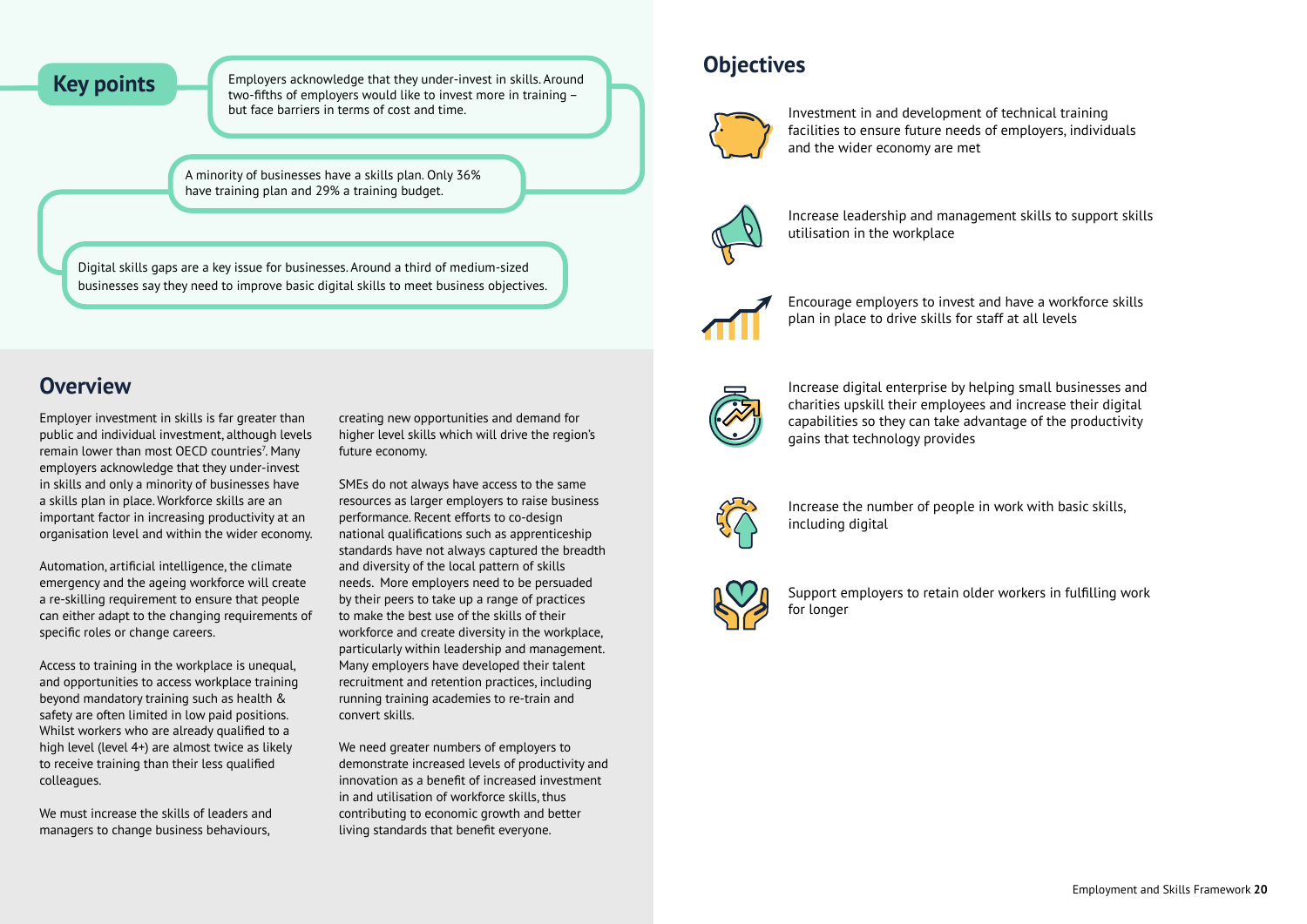## **What more could be done?**

- Provide independent skills support offers for employers, particularly SMEs, that promote investment in their workforce and ensure that pay and conditions are good for workers, such as implementing a skills plan in line with a Good Work **Standard**
- Encourage employer collaboration with each other and with providers to create solutions to skills and training needs
- Support small businesses and charities to upskill their employees and increase their digital capabilities so they can take advantage of the productivity gains that technology provides
- Consider how gaps in workers' literacy and numeracy skills can be addressed through workplace programmes and flexible / modular provision
- Raise awareness of the benefits of staying in work for longer to both individuals and employers
- Support the development of leadership and management skills and other practices such as mentoring and networking that foster leadership development
- Support the retention of graduates in the Region, and the take-up of employing graduates in SMEs
- Promote take up of the AEB digital entitlement

### **Economic Recovery:**

• Pilot approaches to high performing workplace practices, including elements of the 'Good Work Standard'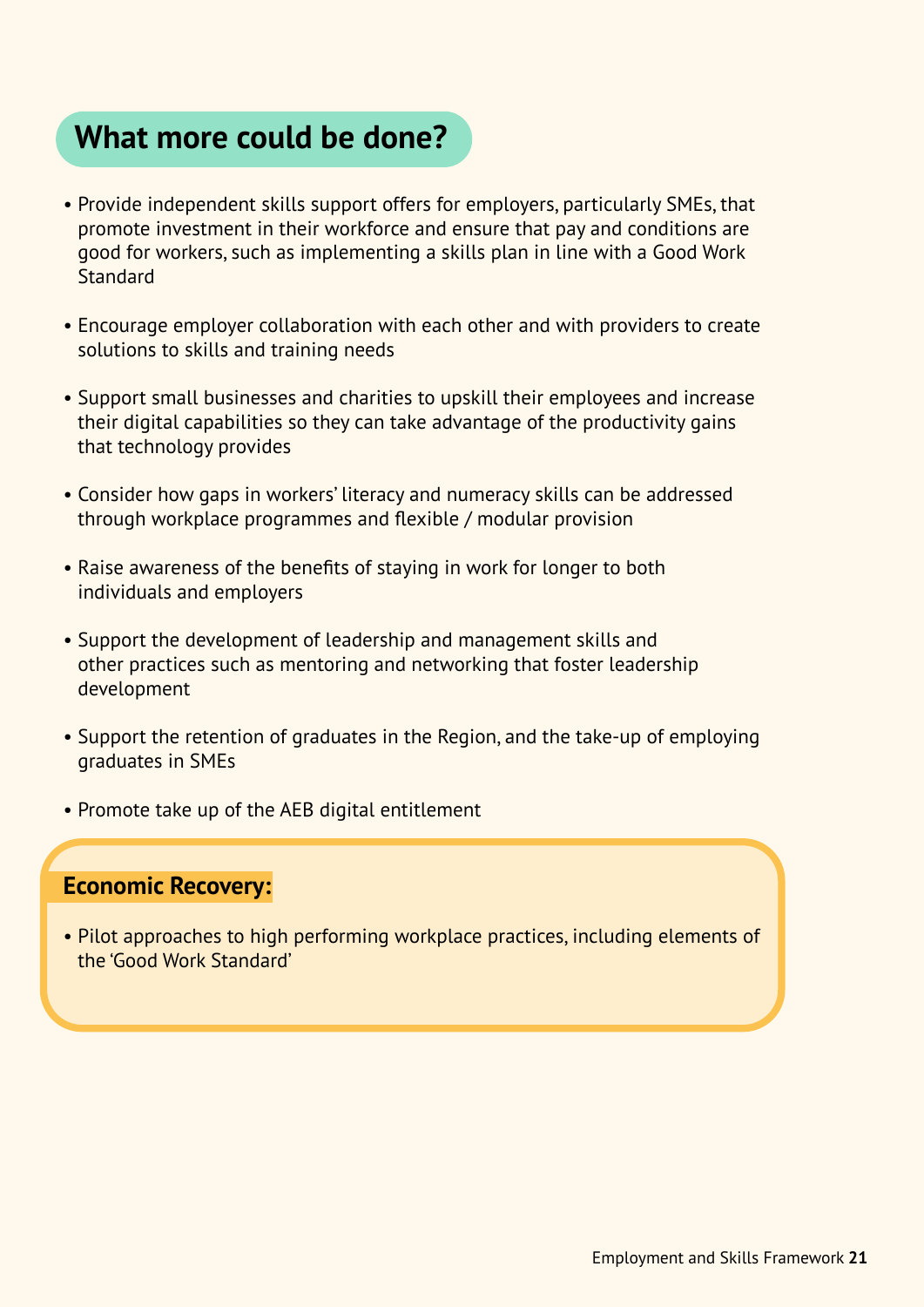# <span id="page-21-0"></span>**Driving innovation and productivity through high level skills**



## **Ambition statement**

To **increase the qualification levels,** particularly in STEM, of working age adults, foster a culture of enterprise and innovation and widen the talent pool for employers.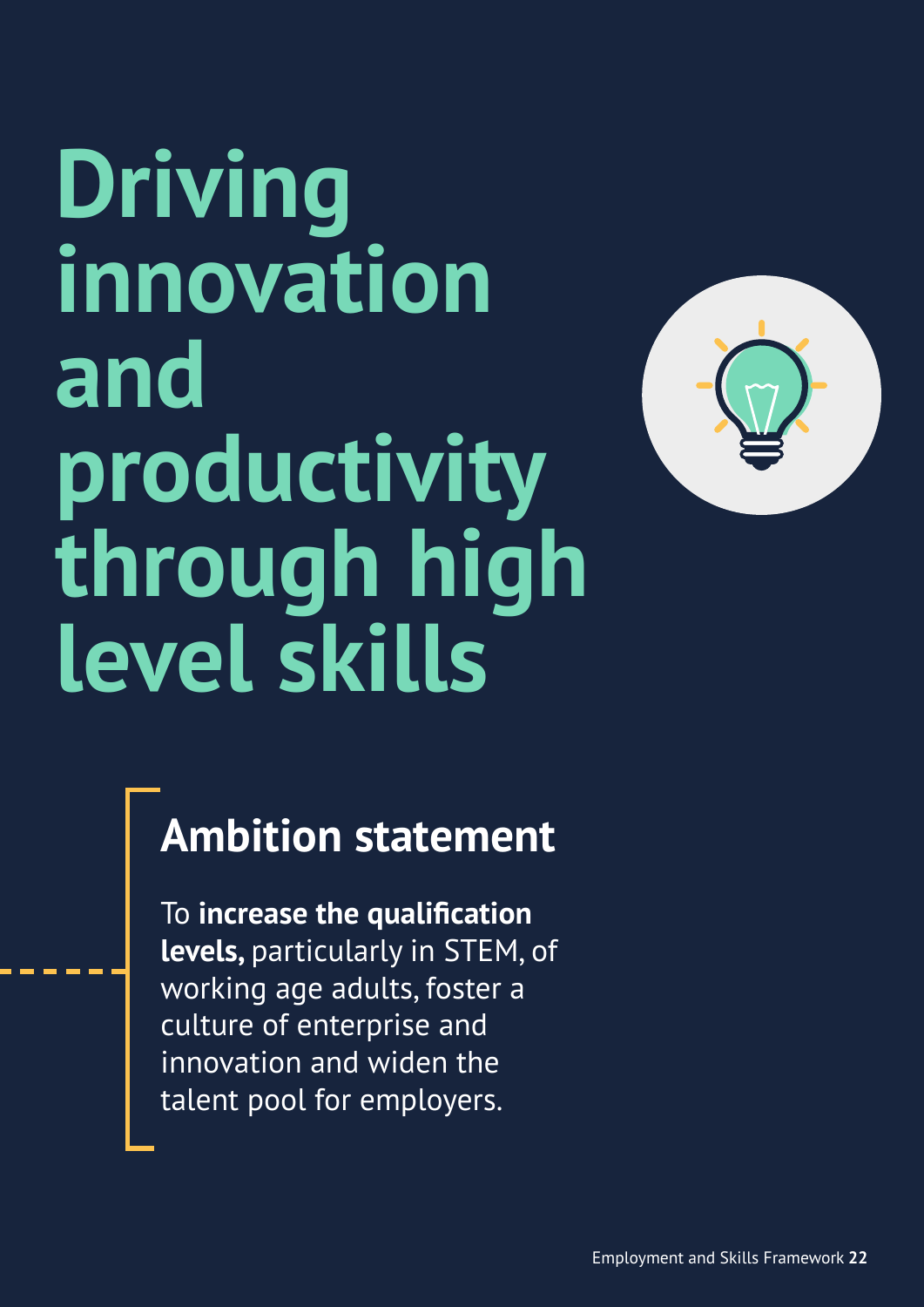The output per hour worked is only 85% of the national average,<br>**Key points** demonstrating a weak local performance on innovation and demonstrating a weak local performance on innovation and productivity. Research and development spend in Yorkshire and the Humber is the lowest in the country.

> Disadvantaged individuals are less likely to access higher level skills. 41% of all pupils go into higher education in West Yorkshire but for FSM pupils it's only 24%.

There is a deficit of higher-level jobs – especially STEM. 47% of people in employment in West Yorkshire are in higher skilled roles compared with 50% nationally.

## **Objectives**



Attract talent to key areas of economic growth for West Yorkshire, including health tech, digital and the transition to a net zero carbon economy



Increase take-up of STEM subjects at all levels to meet future demand, particularly on the clean growth agenda



Remove barriers and ensure equality of access so that learners progress towards higher levels of learning

Maximise collaboration between higher education institutions, further education colleges, training providers and employers to establish training needs and responsive provision that supports higher level skills in areas of strength for West Yorkshire and the North, supporting job creation and safeguarding



Continue to make the case to government for a regionally accountable and driven post-16 skills system



Develop innovation and enterprise skills in the workplace to boost productivity and economic growth

Our clean growth ambitions and adaptation of AI within workplace practices are likely to have radical impact on the future workplace. New technologies and techniques will change the products, processes and supply chains involved in every aspect of industry - businesses within our key towns and cities of Wakefield, Huddersfield and Bradford are particularly susceptible to the impact as the 4th industrial revolution evolves. Having declared a climate emergency, we are committed to becoming a net zero-carbon city region by 2038. We must address the challenge that our City Region's skills supply does not currently reflect the skills needed to meet these challenges until the deficit of higher-level skills / qualifications is tackled. Currently around 33% of labour force of West Yorkshire are qualified to level 4+ compared with national average of 40% -this equates to 100,000 people in real terms.

Strengthening local business leadership and management and engendering change in business behaviour is critical in view of business performance and shifting out of the low

skills/low productivity equilibrium. There is a widespread skills gaps among managers. A fifth of employers with skills gaps say management staff are affected. Leadership mindset and skills, within SMEs in particular, need to be addressed in order to encourage the adoption of innovation and technology, raise aspiration, demand higher skills, stimulate growth potential and develop a continuous training culture.

We know that successful regions are those that create a culture of innovation that enables SMEs, larger firms, entrepreneurs and institutions to create, accelerate, champion and retain innovation. We want Leeds City Region to have the strongest innovation ecosystem in the UK; one that enables businesses to compete successfully on the global stage, retains talent and attracts investment.

## **Overview**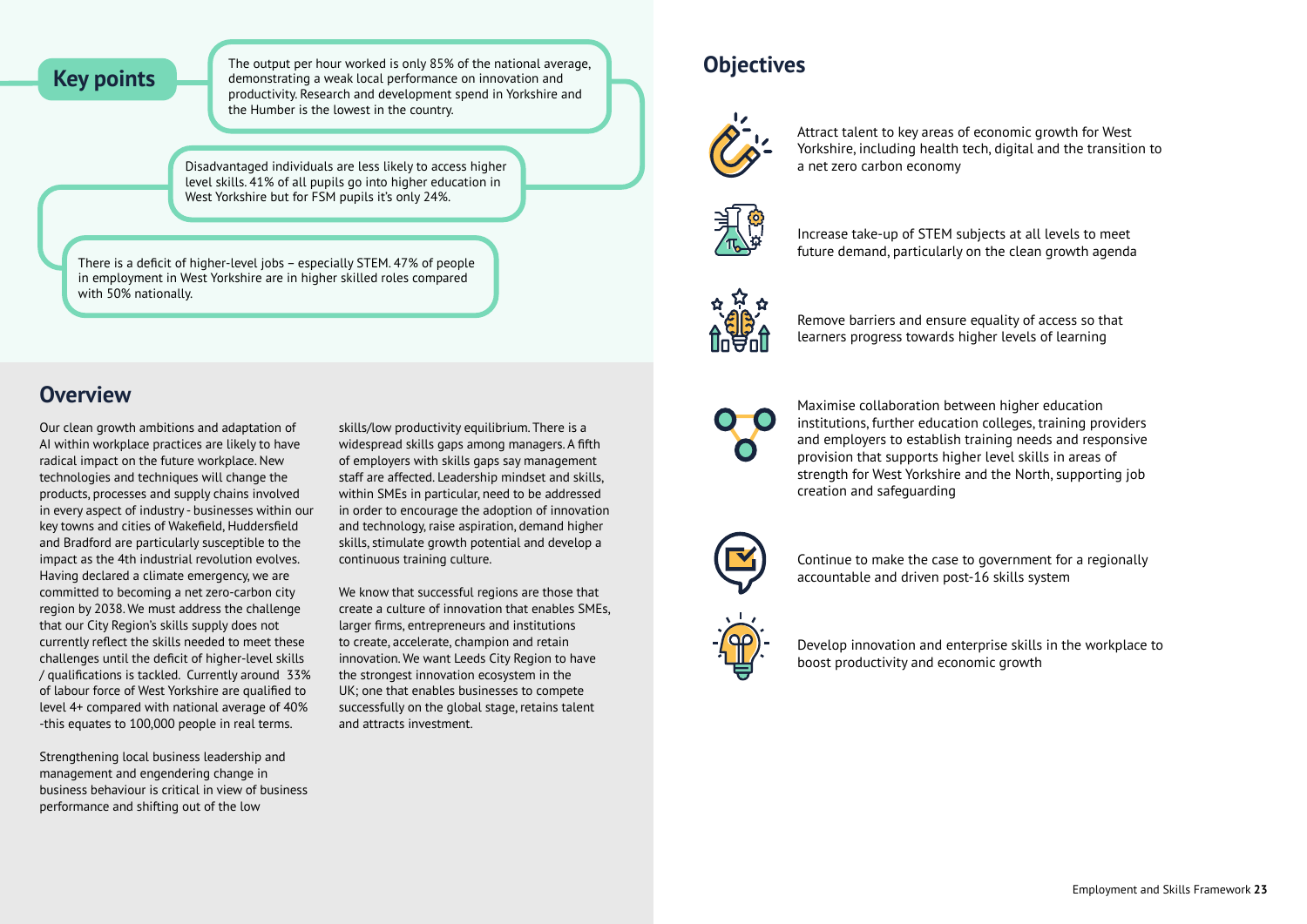## **What more could be done?**

- Work with the West Yorkshire Innovation Network to create a programme of enterprise and innovation activities
- Establish a West Yorkshire Green Skills Partnership
- Increase higher level and degree apprenticeships take up by SMEs
- Produce annual labour market information to identify the region's skills needs
- Support activities that develop leadership and management capabilities
- Create a digital offer for young people, supported by business.
- Create role models and champions to inspire and mentor individuals while studying to support career progression and address diversity in the workforce
- Raise awareness amongst employers of the benefits of employing graduates
- Employer-led careers and inspiration activities that raise awareness of the importance of STEM skills for future jobs

### **Economic Recovery:**

• Deliver a community based entrepreneurial development programme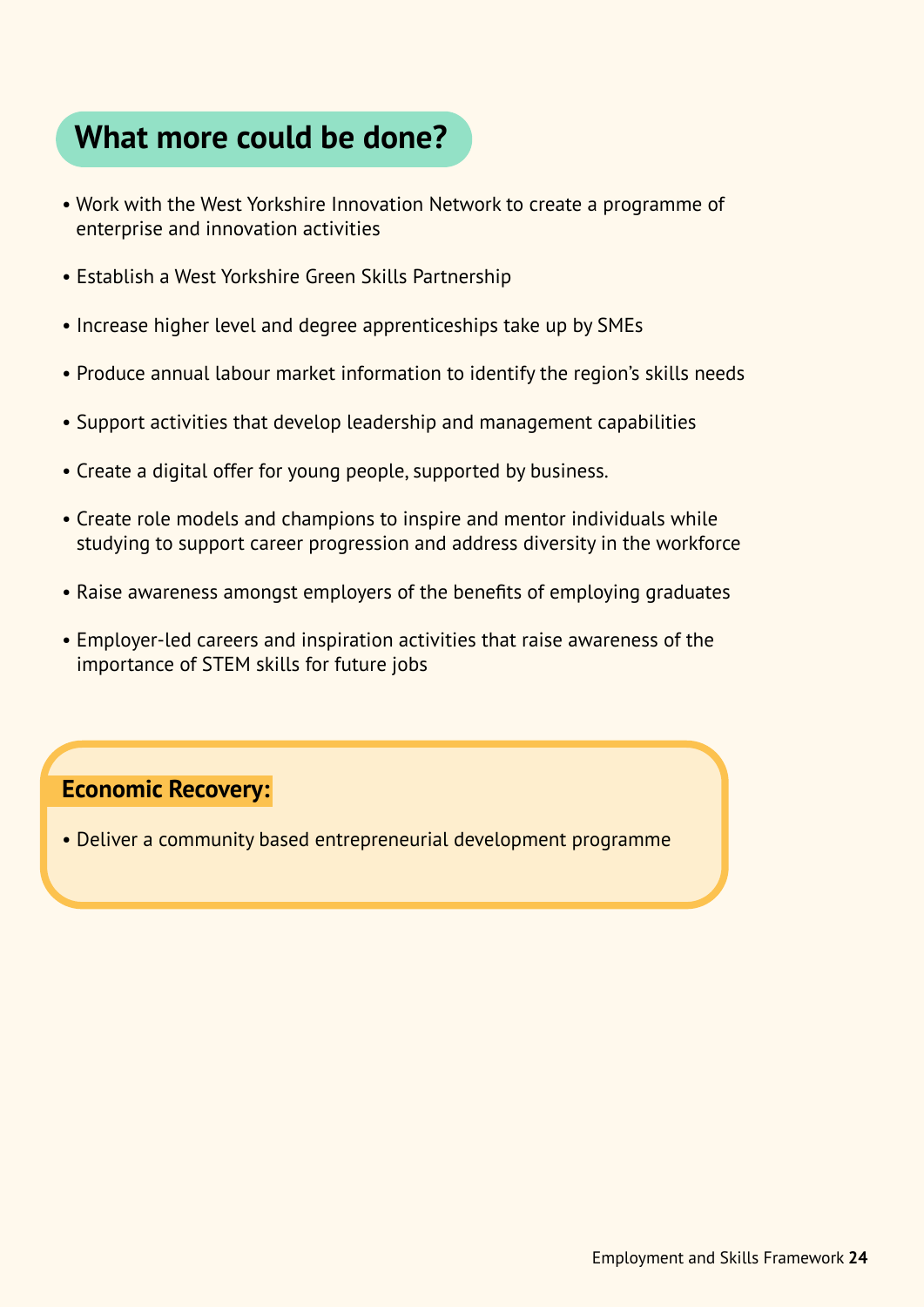<span id="page-24-0"></span>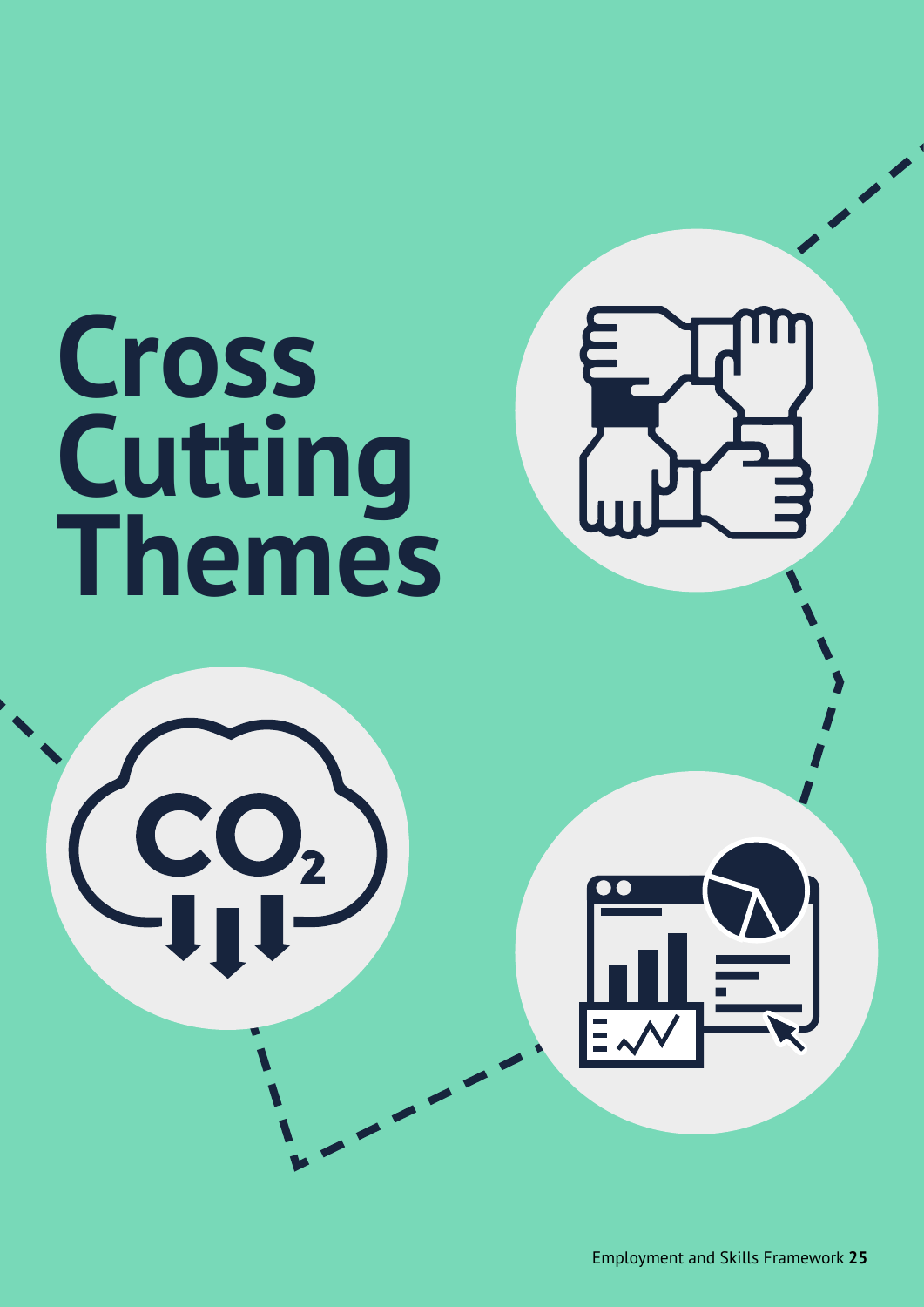The City Region is below average in both basic and higher-level skills, and almost a quarter of jobs across the City Region pay less than the Real Living Wage. Under-investment in training and development over the years has affected living standards and makes it hard for many people to find a route to higher-quality work.

Specific groups of disadvantaged people in our most deprived places have low social mobility due to no or low-level formal skills qualifications. In Yorkshire and the Humber, people with disabilities are three times as likely to have no formal qualifications as those without a disability.

Across all local authority areas in West Yorkshire, school pupils on free school meals are less likely to enter sustainable employment, training, higher education, or apprenticeships than other pupils.

Too few people in the region have access to flexible working arrangements. Where employers do not offer part-time opportunities, including those combined with higher skilled jobs, they are not benefitting from the pool of talented, qualified and motivated potential employees that can only work on a part-time basis.

<span id="page-25-0"></span>

## **Why is this important for West Yorkshire?**

## **Who is this most important for?**

#### **The 22% of West Yorkshire residents living in neighbourhoods considered to be the most deprived in the UK.**

- Individuals working in 20% of local jobs which pay less than the Living Wage Foundation's Living Wage rate<sup>8</sup>.
- Black, Asian and minority ethnicities for whom the employment rate lags behind the national average<sup>9</sup>.
- People without essential digital skills.
- Individuals aged 16-64 whose highest qualification is below level 2, or who have no formal qualifications.

## **What is the Combined Authority already doing?**

- **Adult training programmes** support those who are employed, furloughed, facing redundancy or looking for a career change to re-train and upskill in areas that are likely to see growth or skills gaps in the future.
- The **Employment Hub** programme provides careers support and a job matching service.
- The **Enterprise Adviser Network** works with secondary schools and colleges to improve the destinations of young people.
- **Careers Hubs** provide enhanced and targeted activity for disadvantaged pupils and pupils with SEND (Special Educational Needs and Disabilities).
- The **Raising Aspirations pilot** fund has created employer co-designed provision targeted at students from disadvantaged backgrounds.
- •The **Skills for Growth programme** enables small and medium enterprises to access education providers in a simple one-stop approach with localised delivery.
- The devolved **Adult Education Budget** provides adults with the skills needed for entering and sustaining work, an apprenticeship, a traineeship, or other further learning, with priorities to support those who are unemployed, on low wages or in insecure work. providers in a simple onestop approach with localised delivery.

## **What more could be done?**

- Support people from all backgrounds to access self-employment opportunities and explore opportunities for new business start-ups. **+**
- Coordinate and provide access to training, work placements and job matching for unemployed with SMEs. **+**
- Remove barriers and ensure equality of access so that learners progress towards **+** Remove barriers and ensemble higher levels of learning.
- Increase participation from under-represented groups in the take up of careers educations for people of all ages, backgrounds, and career stage to support personal ambitions. **+**

Increase the number of employers providing experiences of the workplace and work placements.

**+**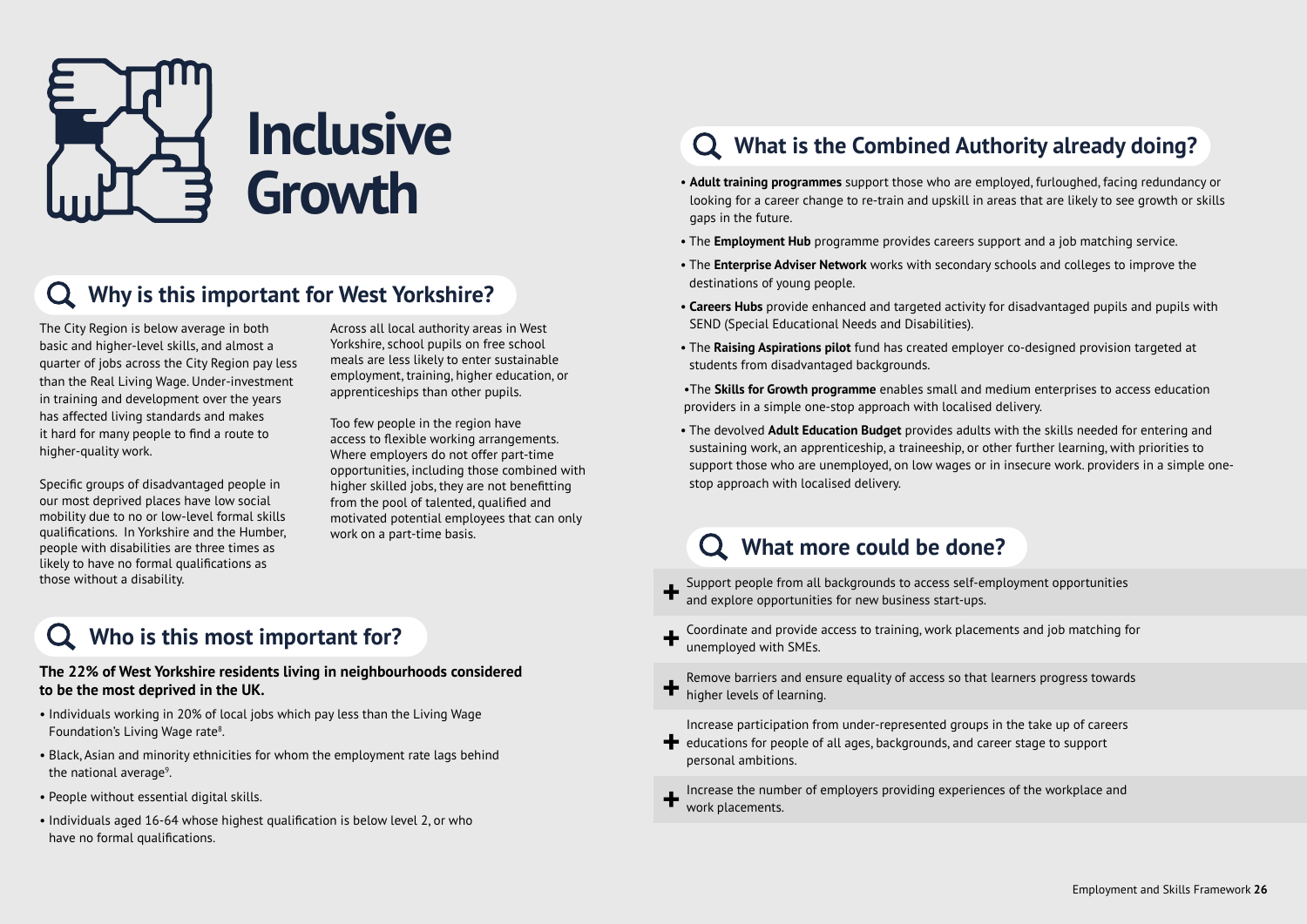- Digital skills are important for **all**, but in particular for those from disadvantaged backgrounds such as low income, low education households; those with disabilities; those from ethnic minority groups; those from older age groups; and those with English as an additional language.
- Digital skills enhance everyone's chances of future employment and provides opportunities to enter "better jobs" through upskilling or reskilling. This is particularly relevant for those underemployed, unemployed, furloughed or at risk of redundancy, who may lack digital skills or have the potential to access a digital career.

West Yorkshire has a fast-growing digital sector and has grown by 16,000 jobs since 2015 – an almost 50% increase, outstripping the national pace of growth. This makes the development of digital skills a key focus area to ensure we can support this growth and provide future employment opportunities into this sector, where demand for specialist skills in SQL, Microsoft C# and JavaScript is high. Digital is not just a sector – it cuts across all industries, innovating process, practice and boosting productivity. Digital skills are required across a range of roles and are an increasingly key part of modernday life for everyone.

Over 80% of jobs currently require the minimum of basic digital skills, yet

over 23% of the Yorkshire and Humber population does not have basic digital skills needed for life $10$ , therefore facing barriers to employment. Across West Yorkshire the lack of digital skills is impacting individuals to engage in modern society but is also impacting upon their income with the No of lower paid roles in the region, aligning to the lack of digital skills acquired by the working age population.

#### **What more could be done?**  $\Omega$

Therefore, providing opportunities for all to develop their digital skills will enhance business productivity, create a more inclusive society, increase income levels and support growth across the region's economy.

<span id="page-26-0"></span>

## **Why is this important for West Yorkshire?**

## **Who is this most important for?**

## **What is the Combined Authority already doing?**

- Raise awareness of the importance of digital skills in education settings and within careers campaigns, particularly to encourage the engagement of underrepresented groups, such as girls. **+**
- Increase the number of activities available for young people to engage in technical digital skills, such as coding clubs. **+** Increase the number of activities available for young people to<br>engage in technical digital skills such as coding clubs<br>engage in technical digital skills such as coding clubs



- The **Local Digital Skills Partnership (LDSP)** was recently launched to work with key partners across all sectors to coordinate provision, tackle digital exclusion and maximise the potential of the region through supporting the growth of digital skills.
- **Adult training programmes** support those who are employed, furloughed, facing redundancy or looking for a career change to re-train and upskill.
- The **Enterprise Adviser Network** works with secondary schools and colleges to improve the destinations of young people, ensuring that careers education is tailored to the local labour market.
- The **Skills for Growth** programme enables small and medium enterprises to access education providers in a simple one-stop approach with localised delivery.
- The devolved **Adult Education Budget** provides adults with the skills needed for entering and sustaining work, an apprenticeship, a traineeship, or other further learning, including digital skills.
- **FutureGoals** is the Leeds City Region's all age careers inspiration platform. It seeks to inspire and inform a variety of audiences, including young people and those seeking opportunities and information to re-train, upskill, change career or take steps to get back into the labour market.
- The **LEP Growth Service** supports SMEs to evolve their digital skills, encouraging their sustainability and growth.

- Coordinate and signpost the digital skills offer in the City Region through the LDSP **+**
- Build a sustainable programme for donations of digital devices to support those who are most disadvantaged across the region and don't have access to hardware at present, thereby allowing them the opportunity to engage in the increasingly digital society **+**
- Support disadvantaged communities out of data poverty through broadband or bespoke data packages **+**
- Coordinate and provide digital skills provision to support the growth of a digitally inclusive society and ensure adults have the 'Essential Digital Skills for Life' **+**
- Influence leadership and management in SMEs to embed digital skills and transformation as a key element of their business strategy, driving greater employment levels, great efficiency, productivity and growth **+**
	- Develop a structured programme of support aimed at small and micro businesses to enhance their knowledge, understanding and adoption of the Essential Digital Skills for the workplace, thereby driving greater resilience, sustainability and growth

**+**

There are many varied definitions of what digital skills are. Put simply, digital skills are any skills related to digital literacy and are the skills needed to use digital devices. **[The Essential Digital](https://www.gov.uk/government/publications/essential-digital-skills-framework/essential-digital-skills-framework)  [Skills framework](https://www.gov.uk/government/publications/essential-digital-skills-framework/essential-digital-skills-framework)** is often used as a reference point for the minimum level of digital skills competency to be achieved in both life and work.

## **What are digital skills?**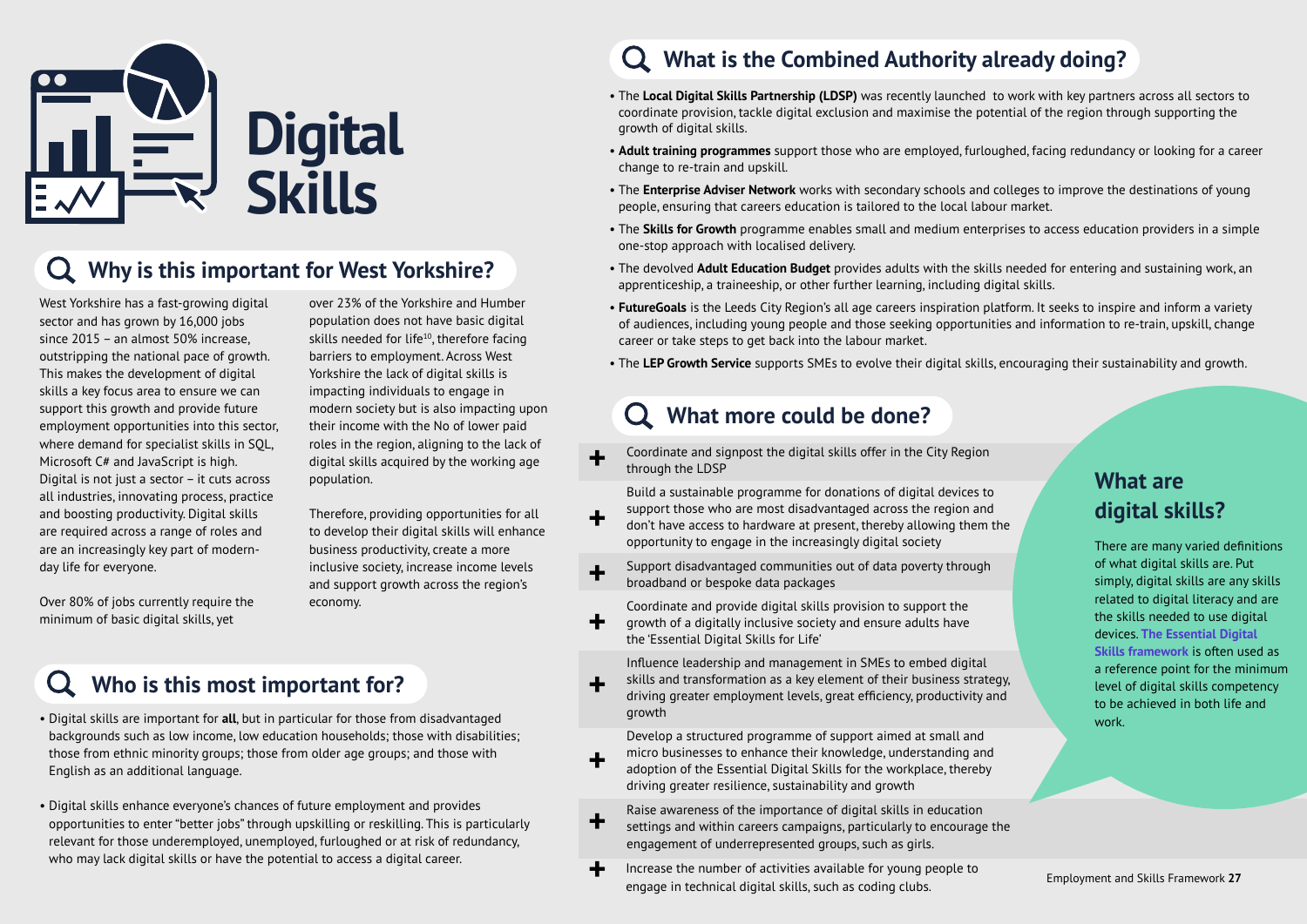Employers need skilled workers to deliver against immediate and longer-term challenges in meeting West Yorkshire's ambitious target to become a net zero carbon economy by 2038.

The Local Government Association $11$  suggests the creation of approximately 71,000 new clean growth jobs in West Yorkshire by 2050 – potentially more than any other area in England. The study estimates that 40,000 of these will be required by 2030, with the largest need in the alternative fuels industry sector (17,291 jobs).

Scaling Up Better Homes Yorkshire<sup>12</sup> suggests that, in domestic retrofits alone, 30,000 jobs will be required in West Yorkshire by 2028, with 5,000 by 2024. The same report provides the evidence on construction trades and roles needed to deliver

retrofits, yet it remains unclear where the pipeline of skilled workers will come from

With radical future changes to the economy come opportunities and new high skilled jobs. The transition to net zero carbon will create a need to reskill workers within high-carbon sectors to meet skills demands for new technologies. This will affect approximately 60% of construction jobs and 49% of manufacturing jobs in Yorkshire and the Humber, with significant impact on Wakefield (23% of all jobs affected) $13$ . By focusing on increasing STEM skills and reskilling opportunities, we can support a strong transition from old to new technologies where the skills of our workforce are sustainable and fit for the future.

<span id="page-27-0"></span>

## **Why is this important for West Yorkshire?**

## **Who is this most important for?**

#### **Decarbonisation will impact upon all West Yorkshire residents and its workforce, with a particular need to support:**

- Individuals at risk of unemployment as a result of decarbonisation, who may be looking to retrain or upskill.
- Business owners with a need to upskill and re-train staff as part of the transition.
- Young people to ensure a strong and diverse future talent pipeline.
- Employers and training providers in strengthening their collaboration and engagement to improve and expand training programmes.

## **What is the Combined Authority already doing?**

The Employment and Skills Panel has convened interested parties in a roundtable forum of employers and skills providers to share intelligence and review the actions required in West Yorkshire through a **Green Skills Partnership.**

## **What more could be done?**

| ╈           | Establish a West Yorkshire green skills d<br>Skills Partnership.                                          |
|-------------|-----------------------------------------------------------------------------------------------------------|
| $\div$      | Establish peer networks to enable the sh                                                                  |
| $\ddagger$  | Strengthen collaboration and engageme<br>providers to improve and expand their ti                         |
| $\mathbf +$ | Undertake skills audits with SMEs and sl<br>opportunity for behaviour change                              |
| $\ddot{}$   | Ensure that relevant 'green' courses are o<br>emphasis on constructionconstruction ar                     |
| ╋           | Explore opportunities for supply chains<br>market' to share their green credentials                       |
| $\ddag$     | Bursaries or incentivised training for ind<br>opportunities.                                              |
| $\mathbf +$ | Establish an internship programme, conr<br>organisations development low-carbon t                         |
|             | Coordinate a programme of careers and<br>to raise awareness of the importance of<br>domand for groon ichs |

demand for green jobs.

evelopment plan through the Green

haring of best practice.

Int between employers and training raining programmes

kills providers to establish need and

on offer for young people, with particular nd engineering skills

that are not necessarily in the 'green

lividuals to undertake re-training

necting skilled interns / students with technologies

inspiration activities with employers STEM skills and to address the future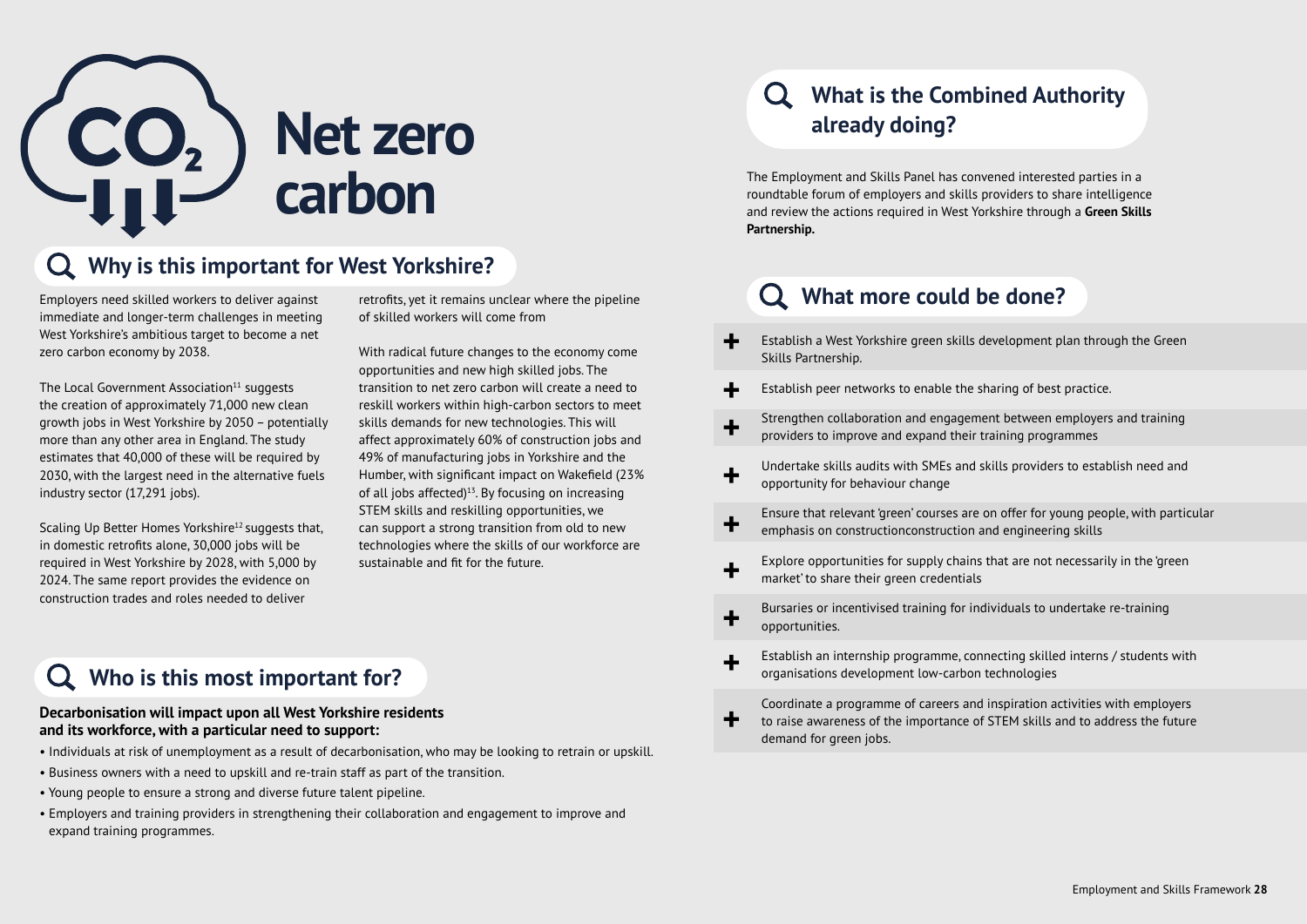## **Local Digital Skills Partnership and Green Skills Partnership**

The **[West Yorkshire Local Digital Skills Partnership](https://www.westyorks-ca.gov.uk/west-yorkshire-local-digital-skills-partnership/)** and Green Skills Partnership aim to influence specific aspects of the skills landscape. Both are important to the cross-cutting themes of this Employment and Skills Framework.

### **The aspirations of the West Yorkshire Digital Skills Partnership are:**



To inspire the growth of digital skills across West Yorkshire by reducing the digital divide to create opportunities for all



To transform digital skills through adoption across the SMEs of West Yorkshire to grow the local economy and boost productivity



To inspire and influence the workforce of the future by collaborating with educators and employers to ensure the future generation have the skills to meet the needs of the economy.

The Green Skills Partnership was convened following discussion at the Skills Advisory Panel with the task to undertake an assessment of what is currently happening and what more we need to do in partnership to achieve target net zero carbon by 2038. The Partnership comprises employers, education and training providers and industry bodies and is chaired by the chair of the Employment and Skills Panel.

#### **Its initial focus is on:**



## **The Green Skills Partnership**

Skills opportunities in the local area related the net zero

carbon agenda



The skills provision needed



Assessing any known current gaps in training provision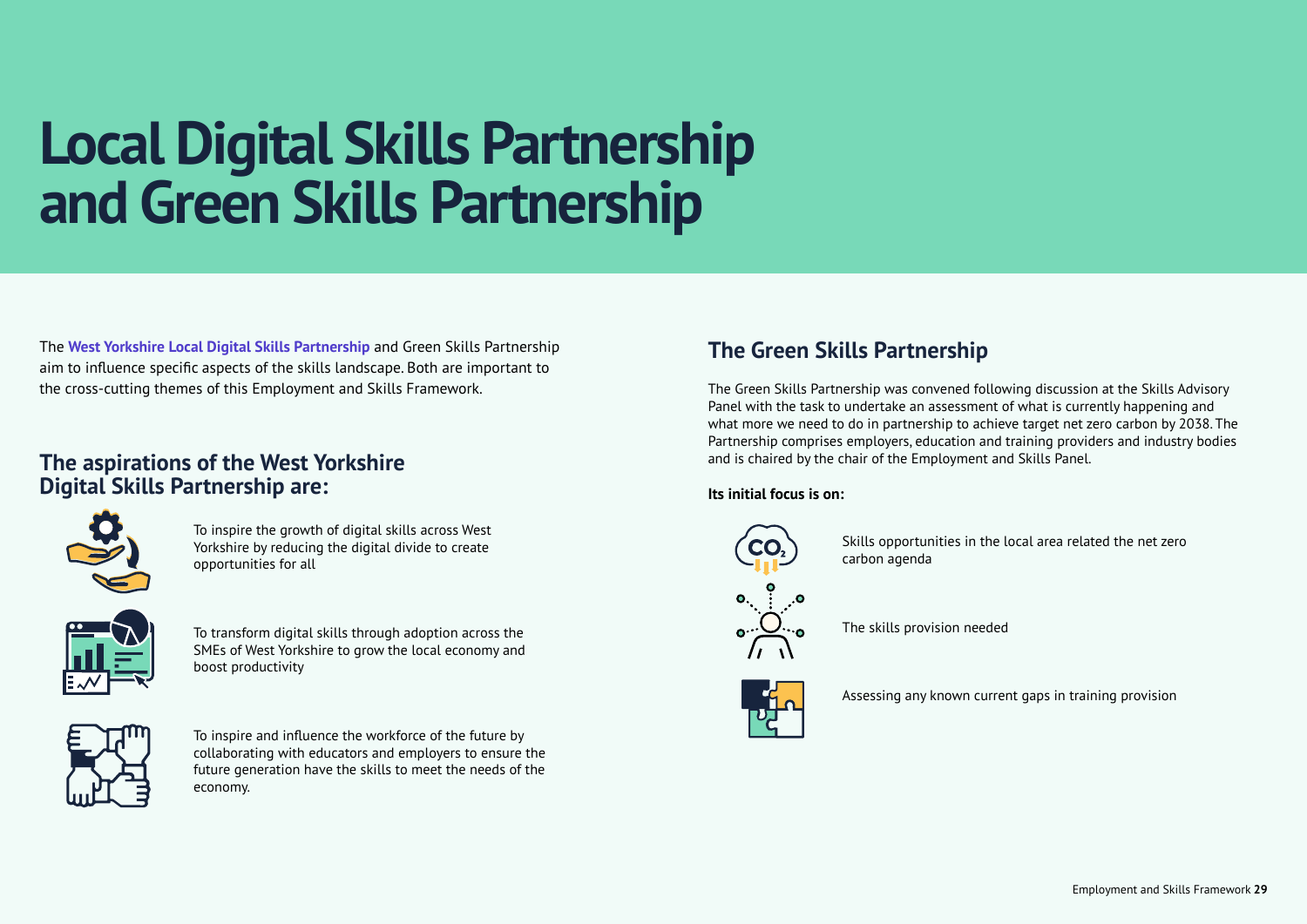<span id="page-29-0"></span>

Employment and Skills Framework **30**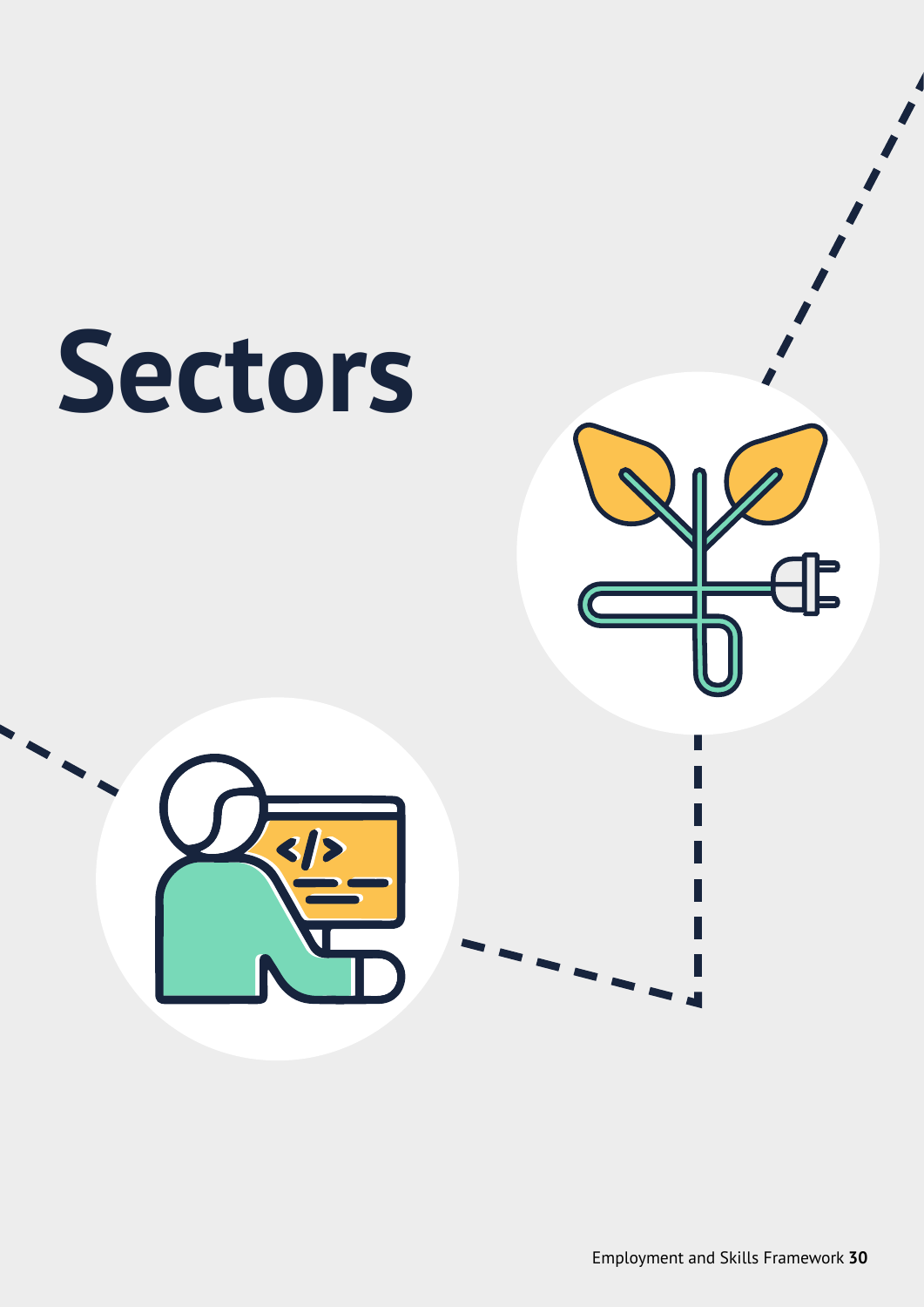These STEM-intensive segments were selected because they make a major contribution to productivity and will play a central role in the development of the regional economy, while at the same time being constrained by skills deficits.

Work undertaken to develop a local industrial strategy for the region identified the health sector, including associated activities in health technologies and innovation, as an economic priority. This segment of the economy also faces acute skill shortages.

Manufacturing, digital, and healthcare and innovation are also priorities within the region's investment strategy as areas of strength which offer distinctive opportunities for potential inward investors. Clearly, a comprehensive skills offer needs to be in place to support prospective investors.

These largely STEM-based skill areas are also distinctive in that education and training provision is technical in nature and tends to be relatively expensive, requiring specialist facilities and equipment and specialist teaching staff.

Each year, the West Yorkshire Combined Authority produces a labour market report and State of the Region report that identifies the labour market strengths and opportunities in the City Region.

#### **The assessment of labour market needs is valued and widely used by our partners to:**

- Support strategy and policy development, particularly around areas of market failure in the local labour market that require intervention.
- Influence the focus / profile of local learning delivery with reference to evidence of labour market demand and the wider learning supply picture.
- Inform careers choices by individuals by providing clear and robust information on labour market opportunities.
- Inform action by local employers (including through collaborative action) to address the skills needs of business.
- Support policy development and action on skills by local authority districts within West Yorkshire.

Specific labour market requirements for sectors can be found in **[the latest version of these](https://www.westyorks-ca.gov.uk/growing-the-economy/strategic-economic-framework/policies-and-strategies/employment-and-skills/)  [reports](https://www.westyorks-ca.gov.uk/growing-the-economy/strategic-economic-framework/policies-and-strategies/employment-and-skills/)** and will provide the reader with a thorough technical analysis of the current labour market and can be read in conjunction with this Framework.

## **Introduction**

## **Sectoral approach**

#### **The approach to sector engagement we will apply through the Employment and Skills Framework takes account of the following:**

- Sectors containing high-productivity activities that are severely constrained by skills deficits, including engineering and manufacturing, infrastructure / construction, digital and health.
- Consideration will also be given to high employment sectors, which have limited potential for productivity growth but will be particularly important to the economic recovery.





Although high productivity sectors will be prioritised in some contexts it is important to recognise that high employment sectors, which often have limited potential for productivity growth, also play an important role in the economy and to inclusive growth, particularly in terms of providing entry routes into employment for young people, labour market returners and other groups. These sectors include hospitality, retail, social care and leisure.

These sectors will play an important role in the economic recovery from COVID-19, in some cases offering a destination for those displaced from employment and in others being the focus for support to help them to adapt to a changed economy.

The recovery aside their importance as a source of employment means that they cannot be ignored as part of efforts to enhance job quality in the regional economy.





**Digital skills Health and** 

## **Key employment sectors**

**Engineering and manufacturing** 

**Infrastructure skills** 

**social care**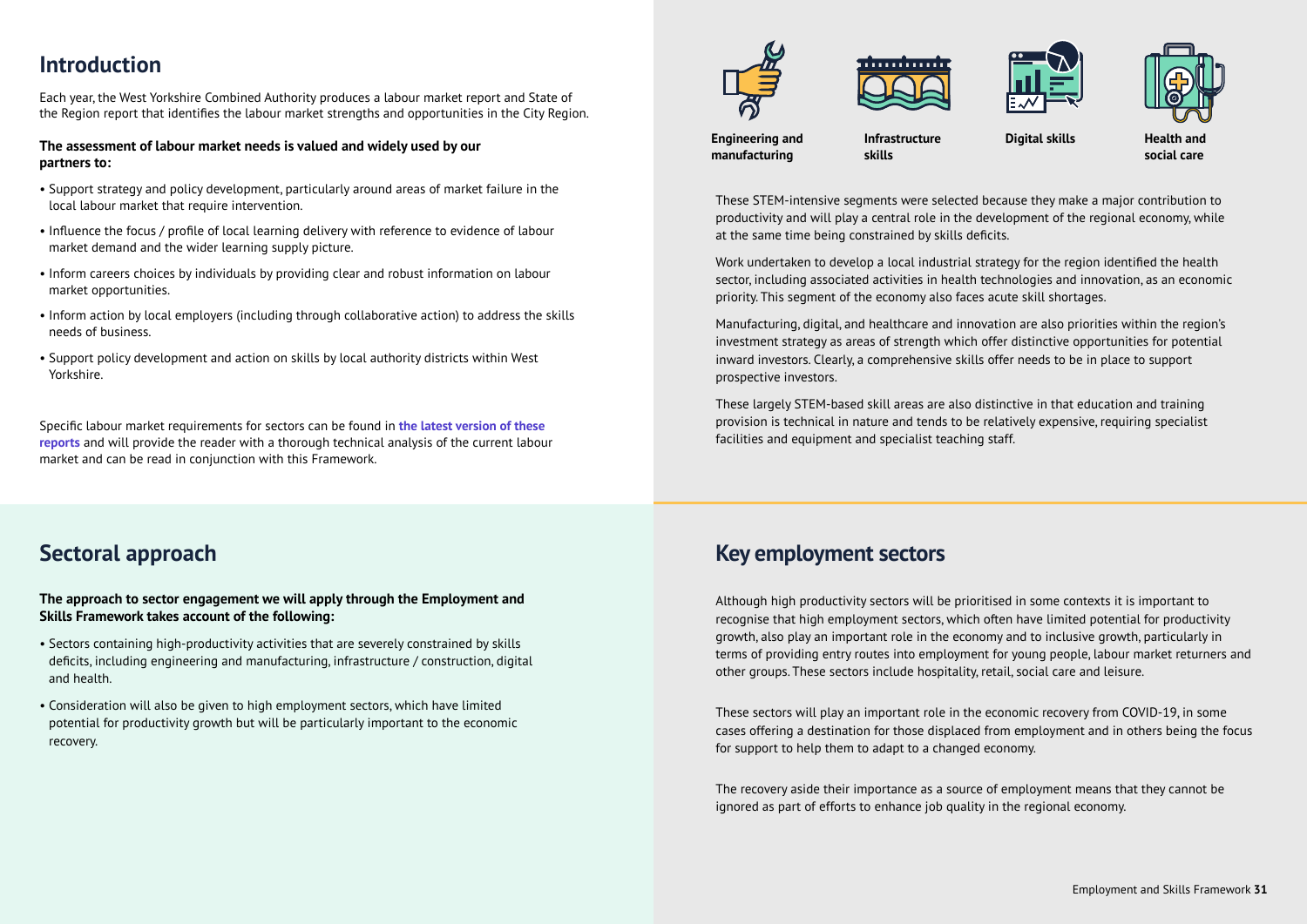## **Sustainability**

Skills for Net Zero have been identified as a cross-cutting theme within the Framework. However, specific vertical sectors will need to be targeted to address this priority.

#### **This includes:**

• Construction sector – immediate priorities identified in the **[Emission Reduction Pathways](https://www.westyorks-ca.gov.uk/growing-the-economy/tackling-the-climate-emergency/tackling-the-climate-emergency-in-the-leeds-city-region/)  [report](https://www.westyorks-ca.gov.uk/growing-the-economy/tackling-the-climate-emergency/tackling-the-climate-emergency-in-the-leeds-city-region/)** include the skills needed to retrofit energy efficiency measures such as loft and cavity wall insulation plus the skills needed to install heat pump heating systems.



• Energy sector – meeting the challenge of transitioning to low carbon energy generation is likely to intensify skill shortages in a sector that is already highly susceptible to such shortages in respect of professional roles, such as engineers, but also for skilled trades.

Promoting decarbonisation and sustainability within the economy has skills implications across a wide range of sectors, however, including for manufacturing (chemicals, food, mineral processing etc) passenger transport, freight, automotive and financial services. Skills needs also extend to generic fields including carbon literacy and broader management skills.

## **Digital**

Digital skills are also a cross-cutting theme in the framework, with two key dimensions: developing the basic ICT skills needed to undertake the majority of job roles across the regional economy; skills for specialist digital occupations, such as developers and programmers; and roles that increasingly depend on higher level digital skills, such as in digital marketing, data analysis and design (CAD, BIM etc). Although developers and programmers are in greatest demand in specialised firms within the Information and Communication sector, there is a need for these workers across all parts of the regional economy.

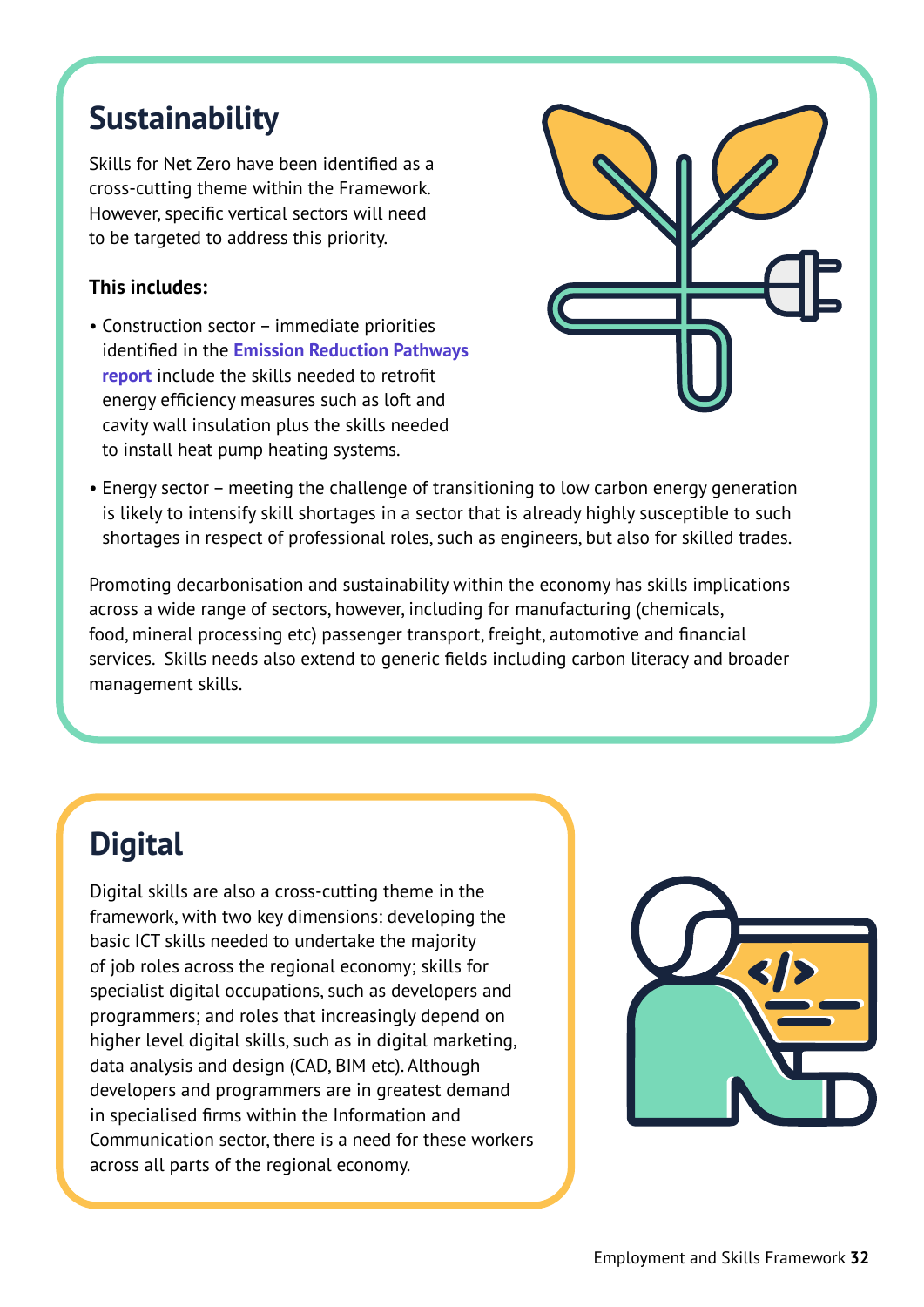## **Key skills system themes and the sectoral approach**

• Promote the availability and take-up of apprenticeships across all relevant disciplines and levels, as a broad-based route into a high quality career manufacturing and digital, with appropriate

nked into the region's investment strategy on the development of an Institute of

ovative capability, particularly in key sectors like

sectors through sharing of best practice around

nological change in fast-moving industries

| Theme                                                     | <b>Sector Approach</b>                                                                                                                                                                                                                                                                                                                                                                                                                                                                                                                                  |
|-----------------------------------------------------------|---------------------------------------------------------------------------------------------------------------------------------------------------------------------------------------------------------------------------------------------------------------------------------------------------------------------------------------------------------------------------------------------------------------------------------------------------------------------------------------------------------------------------------------------------------|
| Labour Market Intelligence                                | • Target intelligence gathering and analysis on sectors known to face most acute and damaging skills deficits including engineering / manufactui<br>order to better understand nature of skill requirements, including those linked to sustainability and net zero                                                                                                                                                                                                                                                                                      |
| Enterprise in Education and<br>school engagement          | • Engage firms from across the regional economy to support the development of career readiness and employability skills, while promoting speci<br>opportunities relating to Net Zero and Digital<br>• Address specific barriers to careers such as low entry rate of females into many STEM occupations and sectors linked to gender stereotyping<br>• Develop resources showing clear career and learning pathways for comprehensive range of occupations / sectors of significance to the region                                                      |
| Learning and Training Facilities                          | • Prioritise the development of specialist facilities to address technical skill shortage areas including digital, construction engineering and health<br>• Support institutions in accessing the supply of specialist teaching staff needed for these disciplines                                                                                                                                                                                                                                                                                      |
| Apprenticeships and technical education                   | • Promote the availability and take-up of apprenticeships across all relevant disciplines and levels, as a broad-based route into a high quality care<br>• Support the further development / recovery of capacity in technical subjects including construction, engineering and manufacturing and digital,<br>progression routes linked into these opportunities, including into higher apprenticeships                                                                                                                                                 |
| Higher education $-$<br>university and college engagement | • Promote the region's wide ranging teaching and research capability as part of place marketing to a range of sectors, linked into the region's inve<br>• Strengthen technical education routes at levels 4 and 5 in conjunction with FE colleges and universities with a focus on the development of an<br>Technology focused on digital or another STEM discipline<br>• Focus on raising graduate retention in scientific and technical disciplines to support the upgrading of the region's innovative capability, particul<br>health and innovation |
| <b>Adult Education Budget</b>                             | • Increased focus on retraining may need to respond to people displaced from sectors like hospitality and retail<br>• Strong existing focus of AEB provision on health and care disciplines to be maintained<br>• Skills for Net Zero in construction sector (including retrofit) likely to become an increased focus of AEB                                                                                                                                                                                                                            |
| Recruitment                                               | • Target bootcamp provision on identified sectors / occupations that are most receptive including digital, construction / infrastructure<br>• Develop Sector-based Work Academy and similar solutions to meet sector-specific recruitment needs in support of economic recovery                                                                                                                                                                                                                                                                         |
| Workforce Development                                     | • Enhance job quality, progression, tackle skills gaps and address under-utilisation of skills in low productivity / low pay sectors through sharing or<br>effective talent management / high performance working practices<br>• Develop innovative, co-designed training, working with employers and providers, that keeps pace with the rate of technological change in fast-r<br>such as digital, advanced manufacturing and health tech                                                                                                             |

engineering / manufacturing, digital, health in

Ils, while promoting specific priority

Employment and Skills Framework **33**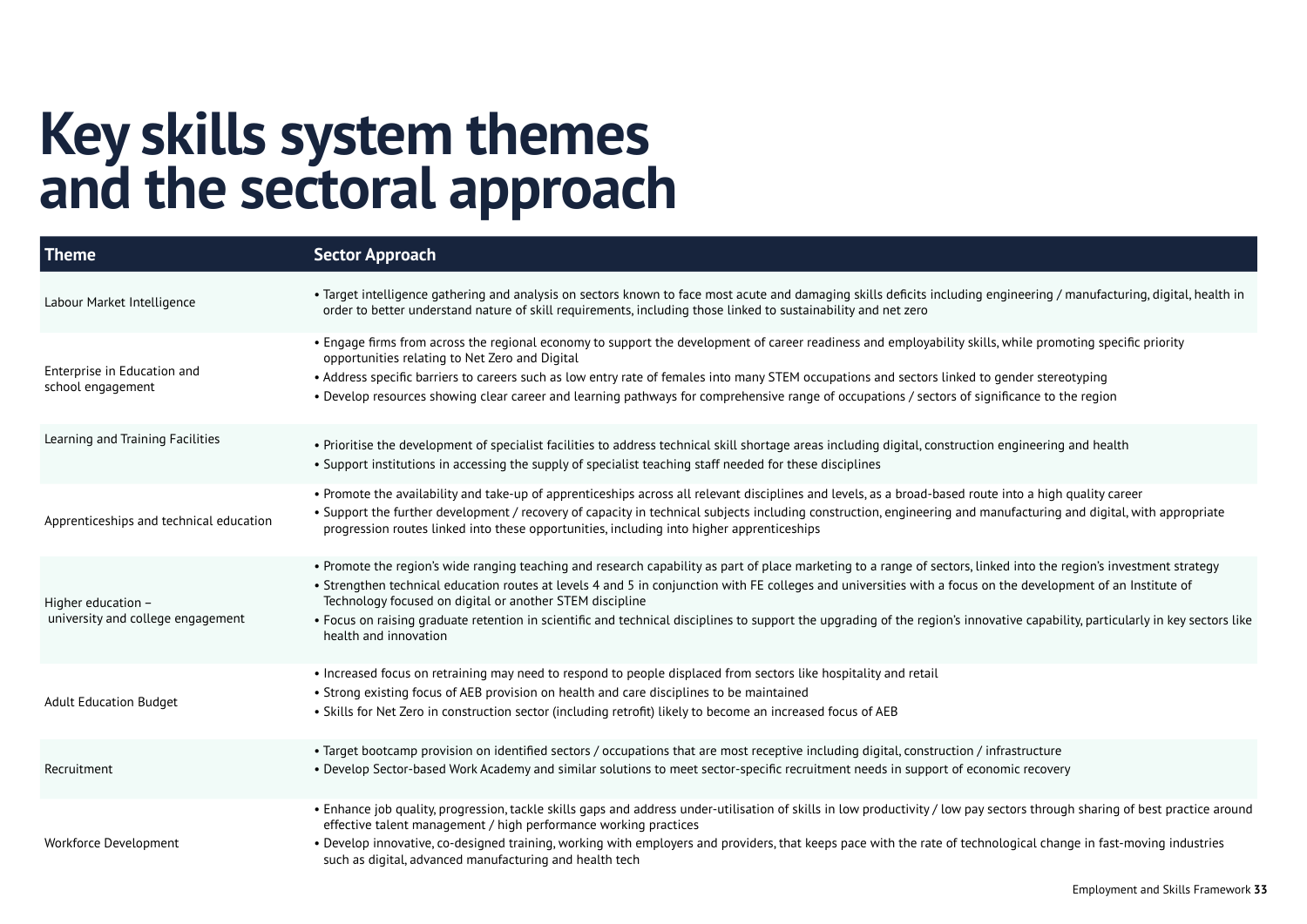- 1. West Yorkshire Combined Authority. (2021). Labour Market Report 2021. Available from: **<https://www.westyorks-ca.gov.uk/media/5966/wyca-labour-market-report-2021-final.pdf>**
- 2. There is no single definition of fusion skills. The overarching principle is that it is a mixture of creative, science and people skills.
- 3. Welde, A. M. J., K. B. Bernes, T. M. Gunn, and S. A. Ross. (2016). Career Education at the Elementary School Level: Student and Intern Teacher Perspectives. Journal of Career Development 43 (5): 1–21. doi:10.1177/0894845316633524.
- 4. The Careers and Enterprise Company. (2016). What works in careers and enterprise? Available from: **[https://www.careersandenterprise.co.uk/research/publications/what-works-careers-and-enterprise](https://www.careersandenterprise.co.uk/research/publications/what-works-careers-and-enterprise 
)**
- 5. Abraham, T. (2020). Are workers with jobs disrupted by COVID-19 willing to retrain? YouGov. Available from: **[https://yougov.co.uk/topics/politics/articles-reports/2020/11/17/workers-retrain-covid](https://yougov.co.uk/topics/politics/articles-reports/2020/11/17/workers-retrain-covid 
)**
- 6. West Yorkshire Combined Authority. (2021). Adult Education Budget Strategy. Available from:  **[https://www.westyorks-ca.gov.uk/media/5148/wyca-adult-education-budget-strategy-sept-20.pdf](https://www.westyorks-ca.gov.uk/media/5148/wyca-adult-education-budget-strategy-sept-20.pdf
)**
- 7. OECD. (2021). Dashboard on priorities for adult learning. Available from: **<https://www.oecd.org/employment/skills-and-work/adult-learning/dashboard.htm>**
- 8. Deprivation and Real Living Wage figures from: West Yorkshire Combined Authority. (2021). Labour Market Report 2021. Available from: **[https://www.westyorks-ca.gov.uk/media/5966/wyca-labour-market-report-2021](https://www.westyorks-ca.gov.uk/media/5966/wyca-labour-market-report-2021-final.pdf) [final.pdf](https://www.westyorks-ca.gov.uk/media/5966/wyca-labour-market-report-2021-final.pdf)**
- 9. Office for National Statistics. (2021). Annual Population Survey. Available from: **[https://www.ethnicity-facts](https://www.ethnicity-facts-figures.service.gov.uk/work-pay-and-benefits/unemployment-and-economic-inactivity/unemployment/latest)[figures.service.gov.uk/work-pay-and-benefits/unemployment-and-economic-inactivity/unemployment/latest](https://www.ethnicity-facts-figures.service.gov.uk/work-pay-and-benefits/unemployment-and-economic-inactivity/unemployment/latest)**
- 10. Lloyds Bank. (2020). UK Consumer Digital Index 2020. Available from: **[https://www.lloydsbank.com/assets/](https://www.lloydsbank.com/assets/media/pdfs/banking_with_us/whats-happening/lb-consumer-digital-index-2020-report.pdf) [media/pdfs/banking\\_with\\_us/whats-happening/lb-consumer-digital-index-2020-report.pdf](https://www.lloydsbank.com/assets/media/pdfs/banking_with_us/whats-happening/lb-consumer-digital-index-2020-report.pdf)**
- 11. For more information visit Gov.uk: **[https://www.gov.uk/government/groups/green-jobs-taskforce](https://www.gov.uk/government/groups/green-jobs-taskforce )**
- 12. Local Government Association. (2020). Local green jobs accelerating a sustainable economic recovery. Available from: **[https://lginform.local.gov.uk/reports/view/lga-research/estimated-total-number-of-direct](https://lginform.local.gov.uk/reports/view/lga-research/estimated-total-number-of-direct-jobs-in-low-carbon-and-renewable-energy-sector?mod-area=E09000006&mod-group=AllBoroughInRegion_London&mod-type=namedComparisonGroup)[jobs-in-low-carbon-and-renewable-energy-sector?mod-area=E09000006&mod-group=AllBoroughInRegion\\_](https://lginform.local.gov.uk/reports/view/lga-research/estimated-total-number-of-direct-jobs-in-low-carbon-and-renewable-energy-sector?mod-area=E09000006&mod-group=AllBoroughInRegion_London&mod-type=namedComparisonGroup) [London&mod-type=namedComparisonGroup](https://lginform.local.gov.uk/reports/view/lga-research/estimated-total-number-of-direct-jobs-in-low-carbon-and-renewable-energy-sector?mod-area=E09000006&mod-group=AllBoroughInRegion_London&mod-type=namedComparisonGroup)**
- 13. Scaling Up Better Homes Yorkshire. 2020. Available from: **[https://westyorkshire.moderngov.co.uk/documents/](https://westyorkshire.moderngov.co.uk/documents/s17777/Item%206%20-Appendix%202%20SUBHY_Full_Report.pdf ) [s17777/Item%206%20-Appendix%202%20SUBHY\\_Full\\_Report.pdf](https://westyorkshire.moderngov.co.uk/documents/s17777/Item%206%20-Appendix%202%20SUBHY_Full_Report.pdf )**
- 14. Robins. N, et al. (2019) Financing Inclusive Climate Action in the UK: An investor roadmap for the just transition. London: Grantham Research Institute on Climate Change and the Environment, London School of Economics and Political Science. Available from: **[https://www.lse.ac.uk/GranthamInstitute/wp-content/](https://www.lse.ac.uk/GranthamInstitute/wp-content/uploads/2019/09/Financing-inclusive-climate-action-in-the-UK_An-investor-roadmap-for-the-just-transition_POLICY-REPORT_56PP.pdf 
 
) [uploads/2019/09/Financing-inclusive-climate-action-in-the-UK\\_An-investor-roadmap-for-the-just](https://www.lse.ac.uk/GranthamInstitute/wp-content/uploads/2019/09/Financing-inclusive-climate-action-in-the-UK_An-investor-roadmap-for-the-just-transition_POLICY-REPORT_56PP.pdf 
 
)[transition\\_POLICY-REPORT\\_56PP.pdf](https://www.lse.ac.uk/GranthamInstitute/wp-content/uploads/2019/09/Financing-inclusive-climate-action-in-the-UK_An-investor-roadmap-for-the-just-transition_POLICY-REPORT_56PP.pdf 
 
)**